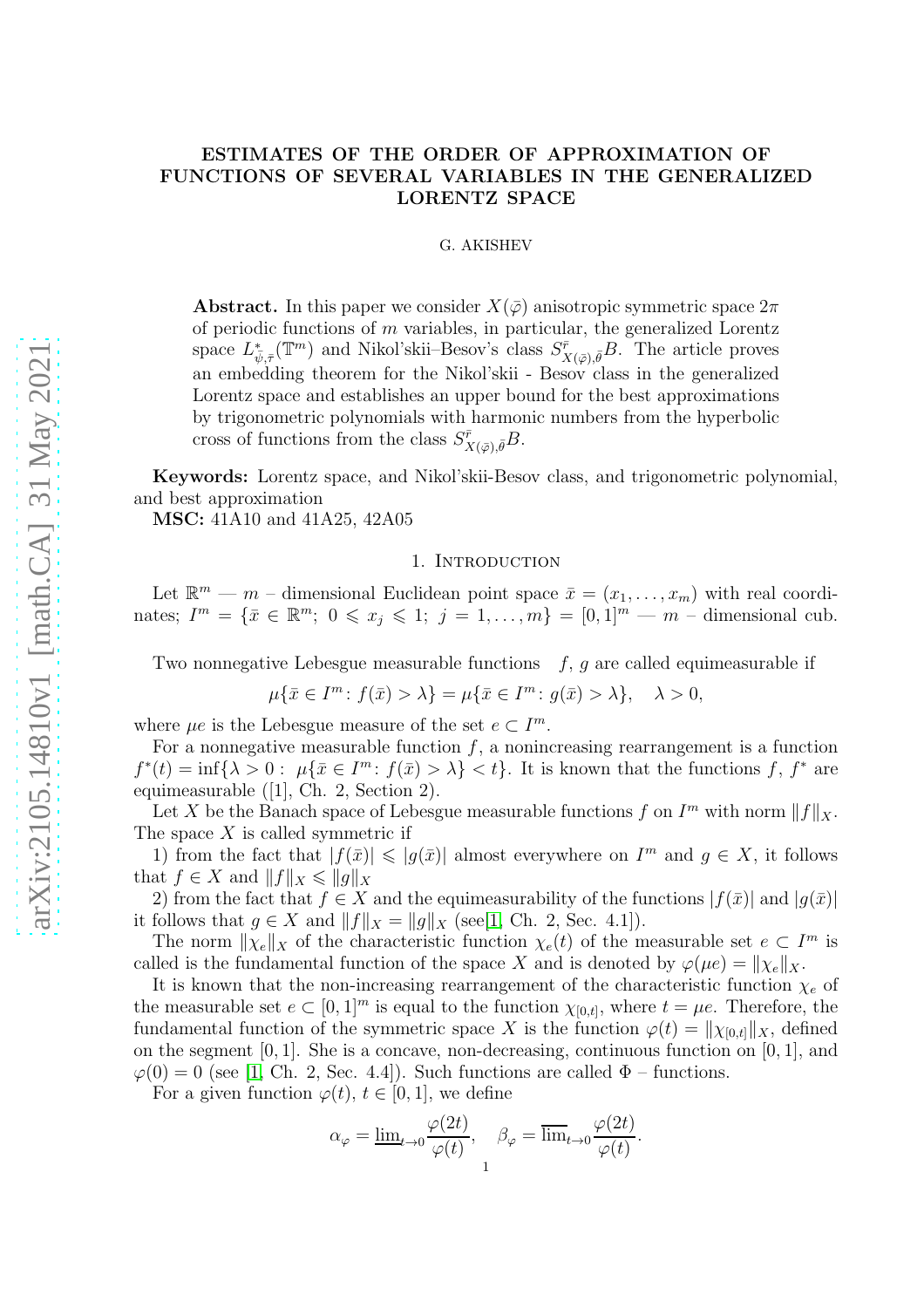Symmetric space X with fundamental function  $\varphi$  and norm  $||f||_X$  will be denoted by  $X(\varphi)$ and its norm as  $||f||_{X(\varphi)}$ .

It is known that for any symmetric space  $X(\varphi)$  inequalities  $1 \leq \alpha_{\varphi} \leq \beta_{\varphi} \leq 2$ .

One example of a symmetric space is  $L_q(\mathbb{T}^m)$ -the Lebesgue space with the norm

$$
||f||_q = \left(\int\limits_{I^m} |f(2\pi\bar{x})|^q d\bar{x}\right)^{1/q}, \quad 1 \leqslant q < \infty.
$$

Here and in what follows,  $\mathbb{T}^m = [0, 2\pi]^m$ , the functions f are  $2\pi$ -periodic in each variable.

Let the function  $\psi$  be continuous, concave and non-decreasing by [0, 1],  $\psi(0) = 0$  and  $0 < \tau < \infty$ . The generalized Lorentz space  $L_{\psi,\tau}(\mathbb{T}^m)$  is the set of measurable functions  $f(\overline{x}) = f(x_1, \ldots, x_m)$  of periodic  $2\pi$  in each variable, such that (see [\[3\]](#page-16-1))

$$
\|f\|^*_{\psi,\tau}=\bigg(\int\limits_0^1f^{*^{\tau}}(t)\psi^{\tau}(t)\frac{dt}{t}\bigg)^{1/\tau}<\infty.
$$

It is known that under the conditions  $1 < \alpha_{\psi}, \beta_{\psi} < 2$ , the space  $L_{\psi, \tau}(\mathbb{T}^m)$  is a symmetric space with a fundamental function  $\psi$ .

Note that for  $\psi(t) = t^{1/q}$  the space  $L_{\psi,\tau}(\mathbb{T}^m)$  coincides with the Lorentz space  $L_{q,\tau}(\mathbb{T}^m)$ ,  $1 < q, \tau < \infty$ , which consists of all functions f such that (see [\[2,](#page-16-2) Ch. 1, Sec. 3])

$$
||f||_{q,\tau} = \left(\frac{\tau}{q} \int_{0}^{1} \left(\int_{0}^{t} f^*(y) dy\right)^{\tau} t^{\tau(\frac{1}{q}-1)-1} dt\right)^{1/\tau} < \infty.
$$

We consider  $X(\bar{\varphi})$  anisotropic symmetric space  $2\pi$  of periodic functions of m variables, with the norm  $||f||^*_{X(\bar{\varphi})} = || \dots ||f^{*_{1},...,*_{m}}||_{X(\varphi_{1})} \dots ||_{X(\varphi_{m})}$ , where  $f^{*_{1},...,*_{m}}(t_1,...,t_m)$ non-increasing rearrangement of a function  $|f(2\pi\bar{x})|$  for each variable  $x_j \in [0,1]$  with fixed other variables (see [5]) and  $X(\varphi_j)$  — symmetric space in the variable  $x_j$ , with the fundamental function  $\varphi_i$  (see [4]).

The associated space to the symmetric space  $X(\bar{\varphi})$  is the space of all measurable functions g for which (see  $|4|$ )

$$
\sup_{f\in X(\bar{\varphi})\atop{\|f\|_{X(\bar{\varphi})}^*\leq 1}}\int_{I^m}f(2\pi\bar{x})g(2\pi\bar{x})d\bar{x}<\infty,
$$

and is denoted by the symbol  $X'(\bar{\tilde{\varphi}})$ , and its norm as  $||g||^*$  $x'(\bar{\tilde{\varphi}})$ , where

$$
\bar{\tilde{\varphi}}(t)=(\tilde{\varphi}_1(t),...,\tilde{\varphi}_m(t)),\ \tilde{\varphi}_j(t)=\frac{t}{\varphi_j(t)}
$$

for  $t \in (0, 1]$  and  $\tilde{\varphi}_i(0) = 0$ ,  $j = 1, ..., m$ . It is known that

$$
\left| \int_{I^m} f(2\pi \bar{x}) g(2\pi \bar{x}) d\bar{x} \right| \leqslant \|g\|_{X'(\bar{\tilde{\varphi}})}^* \|f\|_{X(\bar{\varphi})}^*, \ f \in X(\bar{\varphi}), g \in X'(\bar{\tilde{\varphi}}).
$$

Let  $\bar{x} = (x_1, ..., x_m) \in \mathbb{I}^m = [0, 1]^m$  and given  $\Phi$ -functions  $\psi_j(x_j), x_j \in [0, 1]$  and  $\tau_j \in [1, +\infty), j = 1, ..., m$ . We shall denote by  $L^*_{\bar{\psi}, \bar{\tau}}(\mathbb{T}^m)$  the generalized Lorentz space with anisotropic norm of Lebesgue measurable functions  $f(2\pi\bar{x})$  of period  $2\pi$  in each variable , such that the quantity

$$
||f||_{\bar{\psi},\bar{\tau}}^* = \left[\int_0^1 \psi_m^{\tau_m}(t_m)\left[\dots\left[\int_0^1 \psi_1^{\tau_1}(t_1) \left(f^{*1,\dots,*m}(t_1,\dots,t_m)\right)^{\tau_1} \frac{dt_1}{t_1}\right]^{\frac{\tau_2}{\tau_1}}\right]^{\frac{\tau_m}{\tau_{m-1}}} \frac{dt_m}{t_m}\right]^{\frac{1}{\tau_m}}
$$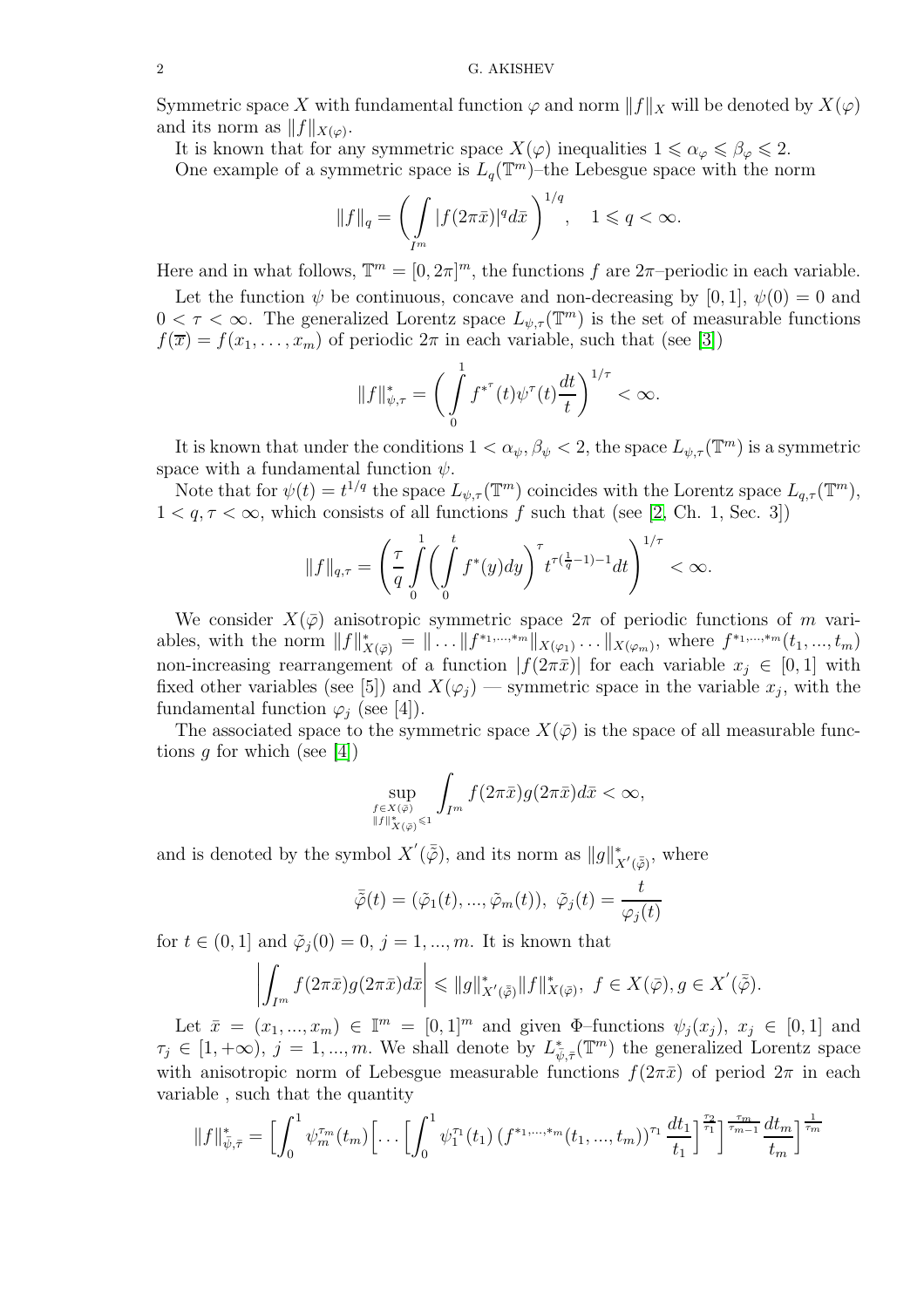is finite. For functions  $\psi_j(t) = t^{\frac{1}{q_j}}$ ,  $j = 1, ..., m$  Lorentz space  $L^*_{\bar{\psi}, \bar{\tau}}(\mathbb{T}^m)$ , will be denoted by  $L^*_{\bar{q},\bar{\tau}}(\mathbb{T}^m)$  and instead of  $\|\bullet\|_{\bar{\psi},\bar{\tau}}^*$  respectively we will write  $\|\bullet\|_{\bar{q},\bar{\tau}}^*$  (see [\[5\]](#page-16-4)). ∗

Let  $\overset{\circ}{L}_{\bar{\psi},\bar{\tau}}(\mathbb{T}^m)$  be the set of functions  $f \in L^*_{\bar{\psi},\bar{\tau}}(\mathbb{T}^m)$  such that

$$
\int_{0}^{2\pi} f(\overline{x}) dx_j = 0, \quad \forall j = 1, ..., m.
$$

We will use the following notation:  $a_{\overline{n}}(f)$  be the Fourier coefficients of  $f \in L_1(\mathbb{T}^m)$  with respect to the multiple trigonometric system and

$$
\delta_{\overline{s}}(f,\overline{x}) = \sum_{\overline{n} \in \rho(\overline{s})} a_{\overline{n}}(f) e^{i\langle \overline{n}, \overline{x} \rangle},
$$

where  $\langle \bar{y}, \bar{x} \rangle = \sum_{n=1}^{\infty}$  $j=1$  $y_jx_j,$ 

$$
\rho(\bar{s}) = \left\{ \overline{k} = (k_1, ..., k_m) \in \mathbb{Z}^m : 2^{s_j - 1} \leqslant |k_j| < 2^{s_j}, j = 1, ..., m \right\}.
$$

We will consider the functional class of Nikol'skii-Besov

$$
S_{X(\bar{\varphi}),\bar{\theta}}^{\bar{r}}B = \Big\{ f \in \overset{\circ}{X}(\bar{\varphi}): \quad \|f\|_{X(\bar{\varphi})}^* + \Big\| \Big\{ \prod_{j=1}^m 2^{s_j r_j} \|\delta_{\bar{s}}(f)\|_{X(\bar{\varphi})}^* \Big\}_{\bar{s} \in \mathbb{Z}_+^m} \Big\|_{l_{\bar{\theta}}} \leqslant 1 \Big\},
$$

where  $\bar{\theta} = (\theta_1, ..., \theta_m)$ ,  $\bar{r} = (r_1, ..., r_m)$ ,  $1 \le \theta_j \le +\infty$ ,  $0 < r_j < +\infty$ ,  $j = 1, ..., m$ .

In the case of  $X(\bar{\varphi}) = L_p(\mathbb{T}^m)$ ,  $1 \leqslant p < \infty$ ,  $1 \leqslant p < \infty$ , class  $S_X^{\bar{r}}$  $\chi_{X(\bar{\varphi}),\bar{\theta}}B$  is defined and studied in [\[6\]](#page-16-5)–[\[8\]](#page-16-6).

For a fixed vector  $\bar{\gamma} = (\gamma_1, \ldots, \gamma_m), \gamma_i > 0, \ j = 1, \ldots, m$ , set

$$
Q_n^{\bar{\gamma}} = \cup_{\langle \bar{s}, \bar{\gamma} \rangle < n} \rho(\bar{s}), \quad T(Q_n^{\bar{\gamma}}) = \{ t(\bar{x}) = \sum_{\bar{k} \in Q_n^{\bar{\gamma}}} b_{\bar{k}} e^{i \langle \bar{k}, \bar{x} \rangle} \},
$$

 $E_n^{(\overline{\gamma})}(f)_{X(\overline{\varphi})}$  is the best approximation of a function  $f \in X(\overline{\varphi})$  by polynomials in  $T(Q_n^{\overline{\gamma}})$ , and  $S_n^{\bar{\gamma}}(f, \bar{x}) = \sum_{\bar{k}\in Q_n^{\bar{\gamma}}} a_{\bar{k}}(f) \cdot e^{i\langle \bar{k}, \bar{x}\rangle}$  is a partial sum of the Fourier series of f.

We shall denote by  $\ddot{C}(p,q,y, ...)$  positive quantities which depend only on the parameter in the parentheses and not necessarily the same in distinct formulae . The notation  $A(y) \approx B(y)$  means that there exist positive constants  $C_1, C_2$  such that  $C_1 \cdot A(y) \leq$  $B(y) \leqslant C_2 \cdot A(y).$ 

Exact order estimates for the best approximation of functions of various classes in the Lebesgue space  $L_p(\mathbb{T}^m)$  are well known (see survey articles [\[9\]](#page-16-7)-[\[11\]](#page-16-8), monograph [\[12\]](#page-16-9) and bibliographies in them). These questions in the space  $L^*_{\bar{q},\bar{\tau}}(\mathbb{T}^m)$  were studied in [\[13\]](#page-16-10)-[\[18\]](#page-16-11).

The main aim of the present paper is to find the order of the quantity

$$
E_n^{(\bar{\gamma})}(S_{X(\bar{\varphi}),\bar{\theta}}^{\bar{r}}B)_{\bar{\psi},\bar{\tau}} \equiv \sup_{f \in S_{X(\bar{\varphi}),\bar{\theta}}^{\bar{r}}B} E_n^{(\bar{\gamma})}(f)_{\bar{\psi},\bar{\tau}}.
$$

This paper is organized as follows. In Section 1 we give auxiliary results. In Section 2, we will prove the main results. Our main results in this Section reads:

**Theorem 2.** *Let*  $1 < \alpha_{\psi_j} \leq \beta_{\psi_j} < \alpha_{\varphi_j} \leq \beta_{\varphi_j} < 2, 1 \leq \tau_j < +\infty, j = 1, ..., m$ . If  $f \in X(\bar{\varphi})$  and

$$
\Bigl\{\prod_{j=1}^m \frac{\psi_j(2^{-s_j})}{\varphi_j(2^{-s_j})}\|\delta_{\bar{s}}(f)\|^*_{X(\bar{\varphi})}\Bigr\}_{\bar{s}\in \mathbb{Z}_+^m}\in l_{\bar{\tau}},
$$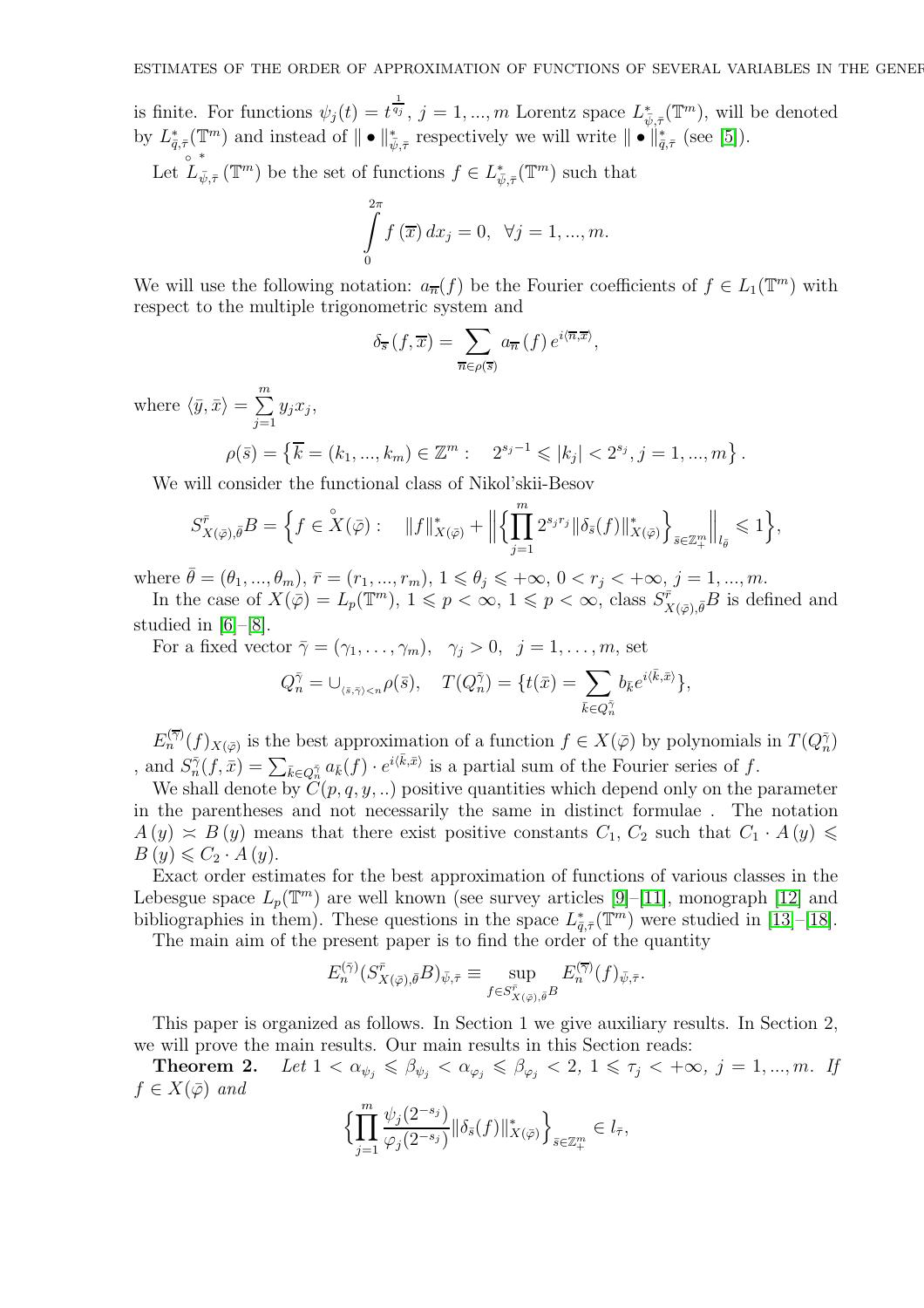*then*  $f \in \overset{\circ}{L}$ ∗  $\bar{\psi}_{\bar{y},\bar{\tau}}(\mathbb{T}^m)$  and the following inequality holds

$$
||f||_{\bar{\psi},\bar{\tau}}^* \leqslant C \Big\| \Big\{ \prod_{j=1}^m \frac{\psi_j(2^{-s_j})}{\varphi_j(2^{-s_j})} \|\delta_{\bar{s}}(f)\|_{X(\bar{\varphi})}^*\Big\}_{\bar{s}\in \mathbb{Z}_+^m} \Big\|_{l_{\bar{\tau}}}.
$$

Further, for brevity, we put  $\mu_j(s) = \frac{\psi_j(2^{-s})}{\varphi_i(2^{-s})}$  $\frac{\varphi_j(z)}{\varphi_j(2^{-s})}$ .

**Theorem 5.** Let  $1 \le \theta_j \le +\infty$ ,  $1 \le \tau_j < +\infty$ ,  $r_j > 0$ ,  $\frac{r_j}{r_j}$  $\frac{r_j}{r_1}, \ j=1,...,m$  and functions  $\varphi_j, \psi_j$  satisfy the conditions  $1 < \alpha_{\psi_j} \leqslant \beta_{\psi_j} < \alpha_{\varphi_j} \leqslant \beta_{\varphi_j} < 2, j = 1, ..., m$  and

$$
\Bigl[\sum_{s_j=0}^{\infty}\Bigl(\frac{\psi_j(2^{-s_j})}{\varphi_j(2^{-s_j})}2^{-s_jr_j}\Bigr)^{\varepsilon_j}\Bigr]^{\frac{1}{\varepsilon_j}}<+\infty,
$$

*where*  $\varepsilon_j = \tau_j \beta'_j$ ,  $\beta'_j = \frac{\beta_j}{\beta_j - \beta_j}$  $\frac{\beta_j}{\beta_j-1}$ *, j* = 1*, ..., m, if β<sub>j</sub> =*  $\frac{\theta_j}{\tau_j}$  $\frac{\theta_j}{\tau_j} > 1$  and  $\varepsilon_j = +\infty$ , if  $\theta_j \leq \tau_j < \infty$ ,  $j = 1, ..., m$ .

*1)* If  $1 \leq \tau_j < \theta_j < +\infty$ ,  $j = 1, ..., m$ , then

$$
E_n^{(\bar{\gamma})}(S_{X(\bar{\varphi}),\bar{\theta}}^{\bar{r}}B)_{\bar{\psi},\bar{\tau}} \leqslant C \Big\Vert \Big\lbrace \prod_{j=1}^m 2^{-s_jr_j} \mu_j(s_j) \Big\rbrace_{\bar{s} \in Y^m(\bar{\gamma},n)} \Big\Vert_{l_{\bar{\varepsilon}}}.
$$

*2)* If  $1 \leq \theta_i \leq \tau_i \leq +\infty$ ,  $j = 1, ..., m$ , then

$$
E_n^{\bar{\gamma}}(S_{X(\bar{\varphi}),\bar{\theta}}^{\bar{r}}B)_{\bar{\psi},\bar{\tau}} \leqslant C \sup \Biggl\{ \prod_{j=1}^m 2^{-s_j r_j} \mu_j(s_j) : \quad \bar{s} \in \mathbb{Z}_+^m, \langle \bar{s}, \bar{\gamma} \rangle \geqslant n \Biggr\}.
$$

Here  $Y^m(\bar{\gamma}, n) = \{\bar{s} \in \mathbb{Z}_{+}^m, \langle \bar{s}, \bar{\gamma} \rangle \geqslant n\}.$ 

## 2. AUXILIARY STATEMENTS

In this section, we present some well-known results and prove several lemmas. The following generalization of the discrete Hardy inequality is known

**Lemma 1.** (see [19]). Let 
$$
0 < \theta < +\infty
$$
 and given positive numbers  $a_k$ ,  $b_k$ ,  $k = 0, 1, 2, ...$   
\na) If  $\sum_{k=0}^{n} a_k \leq C \cdot a_n$ , then  $\sum_{n=0}^{\infty} a_n \left(\sum_{k=n}^{\infty} b_k\right)^{\theta} \leq C \cdot \sum_{n=0}^{\infty} a_n b_n^{\theta}$ .  
\nb) If  $\sum_{k=n}^{\infty} a_k \leq C a_n$ , then  $\sum_{n=0}^{\infty} a_n \left(\sum_{k=0}^{n} b_k\right)^{\theta} \leq C \cdot \sum_{n=0}^{\infty} a_n \cdot b_n^{\theta}$ .

The proof of Lemma 1 is also given in [\[24\]](#page-17-0).

**Lemma 2.** *(see* [\[20\]](#page-16-13)*,* [\[21\]](#page-16-14)*)* If a  $1 < \alpha_{\psi}, \beta_{\psi} < 2$  for  $\Phi$ -function  $\psi(x)$ *,* x in [0, 1]*,* then for *any* q > 0 *the relations are satisfied*

$$
\int_{0}^{x} \frac{\psi^{q}(t)}{t} dt = O(\psi^{q}(x)), x \to +0,
$$
  

$$
\int_{x}^{1} [t\psi^{q}(t)]^{-1} dt = O(\psi^{-q}(x)), x \to +0.
$$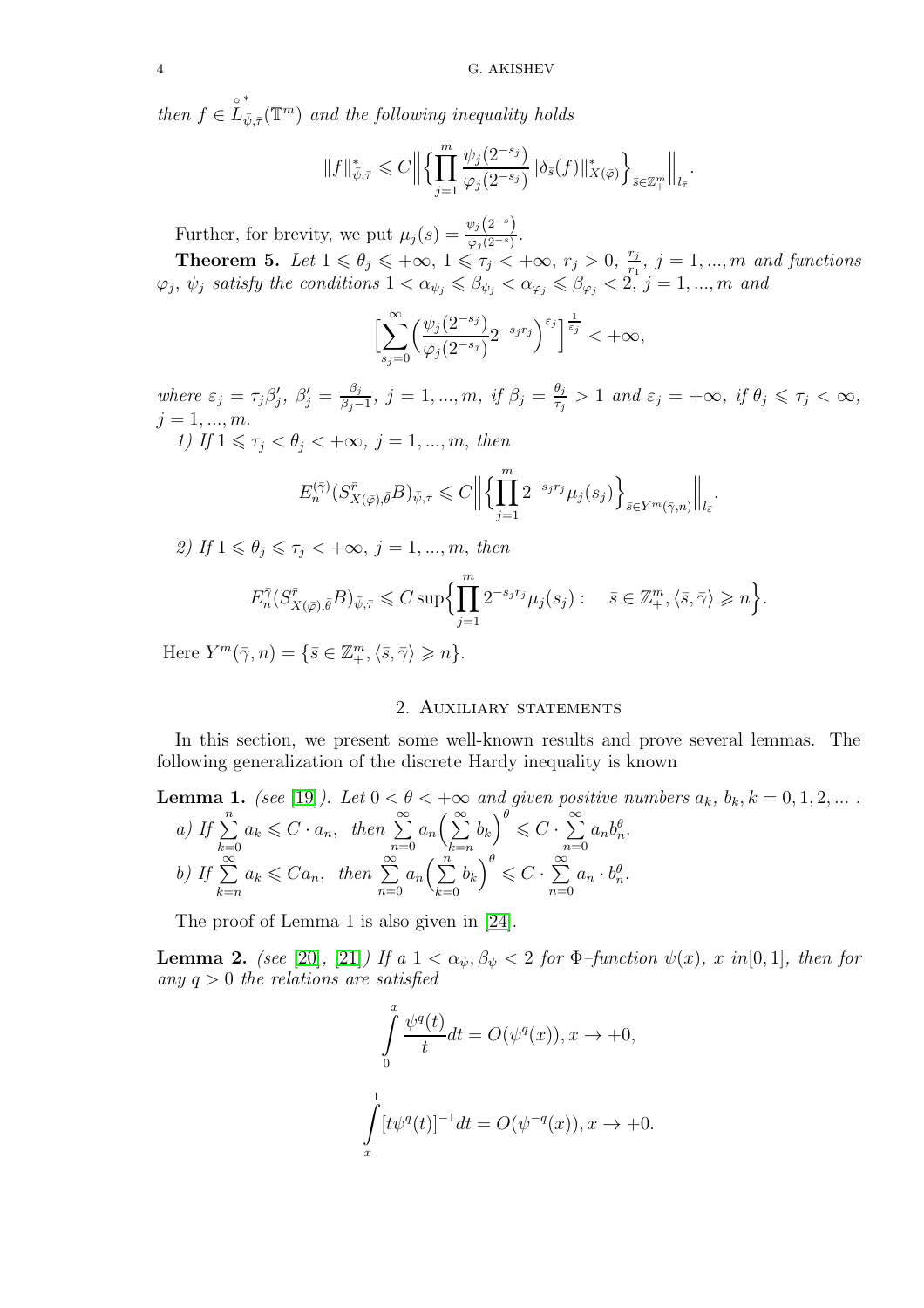**Lemma 3.** *(see* [\[20\]](#page-16-13), [\[21\]](#page-16-14)*)* If  $\Phi$ -th functions  $\varphi(x), \psi(x), x \in [0, 1]$  satisfies the condition  $\alpha_{\varphi} > \beta_{\psi} > 1$ , then for function

$$
g(x) = \begin{cases} \frac{\varphi(x)}{\psi(x)}, & \text{if } x \in (0, 1] \\ 0, & \text{if } x = 0 \end{cases}
$$

*there is a*  $\Phi$ *-th function*  $g_1(x)$  *such that*  $g(x) \simeq g_1(x), x \in [0, 1]$  *and*  $\alpha_{g_1} > 1$ *.* 

**Lemma 4.** If  $\Phi$ -th functions  $\varphi(x), \psi(x), x \in [0, 1]$  satisfies the condition  $1 < \alpha_{\psi} \leq \beta_{\psi} <$  $\alpha_{\varphi} \leq \beta_{\varphi} < 2$  *and*  $0 < \theta < \infty$ *, then the following inequality holds* 

$$
\sum_{s=0}^n\Bigl(\frac{\psi(2^{-s})}{\varphi(2^{-s})}\Bigr)^{\theta}\leqslant C\Bigl(\frac{\psi(2^{-n})}{\varphi(2^{-n})}\Bigr)^{\theta},\ n\in\mathbb{N}.
$$

Proof. We will consider the function

$$
g(x) = \begin{cases} \frac{\varphi(x)}{\psi(x)}, & \text{if } x \in (0, 1] \\ 0, & \text{if } x = 0. \end{cases}
$$

Since  $1 < \alpha_{\psi} \leq \beta_{\psi} < \alpha_{\varphi}$ , then according to Lemma 3 there exists a  $\Phi$  - function  $g_1$  such that  $g(x) \approx g_1(x), x \to +0$  and  $\alpha_{g_1} > 1$ . Therefore

$$
\sum_{s=0}^{n} \left(\frac{\psi(2^{-s})}{\varphi(2^{-s})}\right)^{\theta} \leq C \sum_{s=0}^{n} g_1^{-\theta}(2^{-s}).\tag{1}
$$

Since  $g_1 \uparrow$  on  $(0, 1]$ , then

$$
\sum_{s=0}^{n} g_1^{-\theta} (2^{-s}) \leqslant \ln 2 \sum_{s=0}^{n} \int_{2^{-s-1}}^{2^{-s}} g_1^{-\theta} (t) \frac{dt}{t} = \ln 2 \int_{2^{-n-1}}^{1} g_1^{-\theta} (t) \frac{dt}{t}
$$
 (2)

Now, from inequalities (1) and (2), according to Lemma 2, we obtain the assertion of the lemma.

**Lemma 5.** Let  $\Phi$  be a function  $\psi$  satisfies the conditions  $1 < \alpha_{\psi} \leq \beta_{\psi} < 2$ , then the *following inequality holds*

$$
\sum_{s=n}^{\infty} \psi^{\theta}(2^{-s}) \leqslant C\psi^{\theta}(2^{-n}), n \in \mathbb{N}.
$$

**Proof.** Since  $\frac{\psi(t)}{t} \downarrow$  on  $(0, 1]$ , then

$$
\psi^{\theta}(2^{-s}) \leqslant C \int\limits_{2^{-s-1}}^{2^{-s}} \psi^{\theta}(t) \frac{dt}{t}.
$$

Therefore

$$
\sum_{s=n}^{\infty} \psi^{\theta}(2^{-s}) \leq C \sum_{s=n_2-s-1}^{\infty} \int_{s=n_1-s}^{2^{-s}} \psi^{\theta}(t) \frac{dt}{t} = C \int_{0}^{2^{-n}} \psi^{\theta}(t) \frac{dt}{t}.
$$

Hence, according to Lemma 2, from this we obtain the assertion of the lemma.

**Remark.** In Lemma 4 and Lemma 5 the coefficients C do not depend on n. These lemmas were proved in integral form in [\[20\]](#page-16-13).

We now prove a multidimensional version of Lemma 1.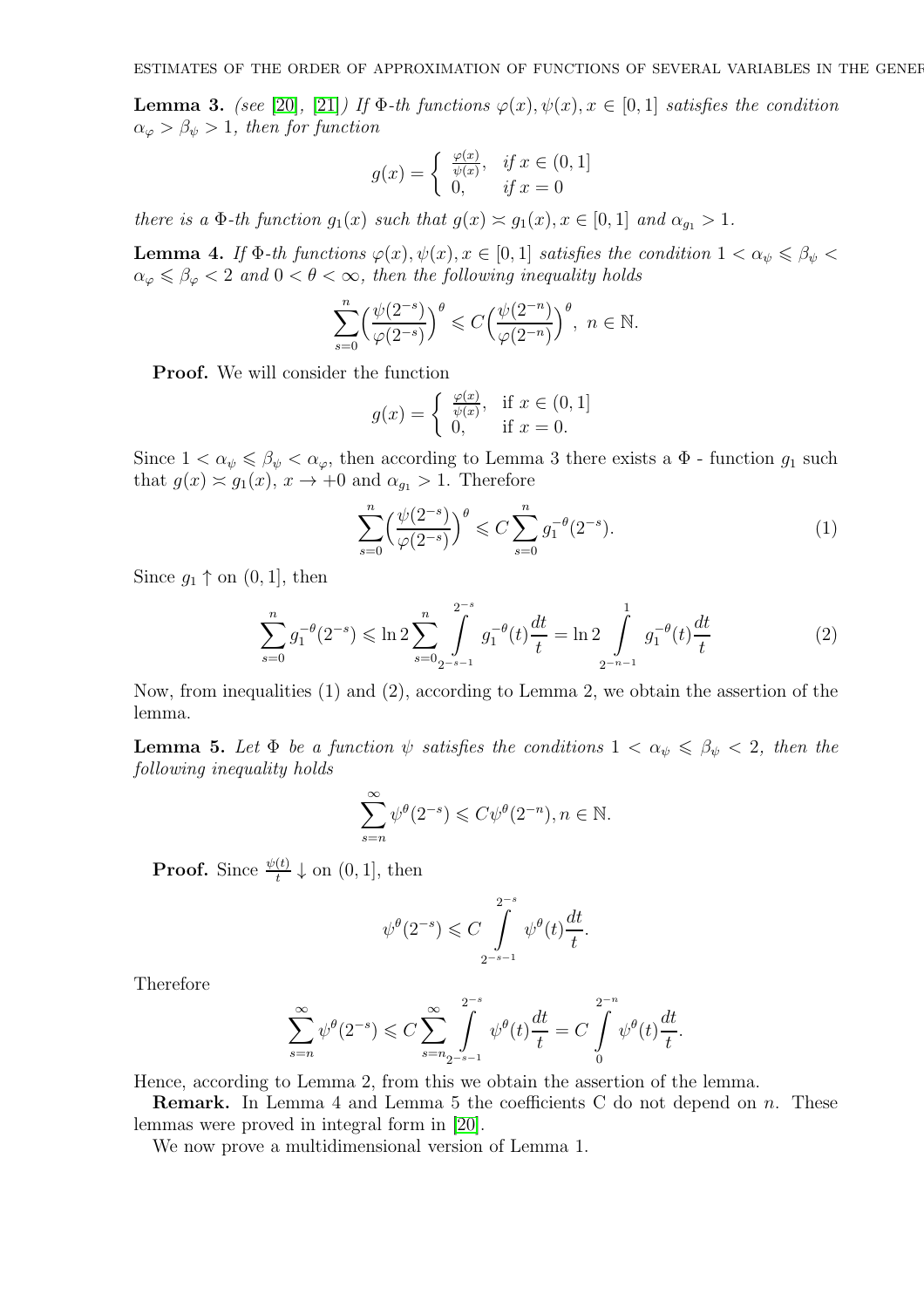**Lemma 6.** Let positive numbers  $b_{\bar{k}} = b_{k_1,\dots,k_m}$  be given for  $\bar{k} = (k_1, \dots, k_m) \in \mathbb{Z}_+^m$  and  $a_{k_j}, k_j = 0, 1, 2, \dots \text{ and } 1 \leq \theta_j < +\infty, j = 1, \dots, m.$ *a) If*

$$
\sum_{k_j=0}^{n_j} a_{k_j} \leq C a_{n_j}, \ j = 1, \dots, m,
$$

1

*then*

A<sup>θ</sup>1,...,θ<sup>m</sup> = X∞ nm=0 a<sup>n</sup><sup>m</sup> X∞ nm−1=0 a<sup>n</sup>m−<sup>1</sup> . . . X∞ n1=0 a<sup>n</sup><sup>1</sup> X<sup>∞</sup> km=nm . . . <sup>X</sup><sup>∞</sup> k1=n<sup>1</sup> bk¯ !<sup>θ</sup><sup>1</sup> θ2 θ1 . . . θm θm−1 θm 6 C X∞ nm=0 a<sup>n</sup><sup>m</sup> X∞ nm−1=0 a<sup>n</sup>m−<sup>1</sup> . . . "X<sup>∞</sup> n1=0 a<sup>n</sup><sup>1</sup> b θ1 n¯ # θ2 θ1 . . . θm θm−1 1 θm . *b) If* X∞ , j = 1, . . . , m,

$$
\sum_{k_j=n_j} a_{k_j} \leqslant Ca_{n_j}, \ j=1,\ldots
$$

*then*

$$
\left\{\sum_{n_m=0}^{\infty} a_{n_m} \left[\sum_{n_{m-1}=0}^{\infty} a_{n_{m-1}} \cdots \left[\sum_{n_1=0}^{\infty} a_{n_1} \left(\sum_{k_m=0}^{n_m} \cdots \sum_{k_1=0}^{n_1} b_{\overline{k}}\right)^{\theta_1}\right]^{\frac{\theta_2}{\theta_1}} \cdots \right]^{\frac{\theta_m}{\theta_{m-1}}} \right\}^{\frac{\theta_m}{\theta_m}}
$$
  

$$
\leq C \left\{\sum_{n_m=0}^{\infty} a_{n_m} \left[\sum_{n_{m-1}=0}^{\infty} a_{n_{m-1}} \cdots \left[\sum_{n_1=0}^{\infty} a_{n_1} b_{\overline{n}}^{\theta_1}\right]^{\frac{\theta_2}{\theta_1}} \cdots \right]^{\frac{\theta_m}{\theta_{m-1}}} \right\}^{\frac{\theta_m}{\theta_m}}
$$

**Proof.** Let us prove item a). For  $m = 1$  the statement is known (see Lemma 1). Let  $m=2.$  Since  $1\leqslant \theta_1<\infty,$  then by the property of the norm we have

$$
\sum_{n_2=0}^{\infty} a_{n_2} \left[ \sum_{n_1=0}^{\infty} a_{n_1} \left( \sum_{k_2=n_2}^{\infty} \sum_{k_1=n_1}^{\infty} b_{k} \right)^{\theta_1} \right]^{\frac{\theta_2}{\theta_1}} \leq \sum_{n_2=0}^{\infty} a_{n_2} \left[ \sum_{k_2=n_2}^{\infty} \left( \sum_{n_1=0}^{\infty} a_{n_1} \left( \sum_{k_1=n_1}^{\infty} b_{k} \right)^{\theta_1} \right)^{\frac{1}{\theta_1}} \right]^{\theta_2}
$$

Now, applying statement a) of Lemma 1 twice, from this we obtain

$$
\sum_{n_2=0}^{\infty} a_{n_2} \left[ \sum_{n_1=0}^{\infty} a_{n_1} \left( \sum_{k_2=n_2}^{\infty} \sum_{k_1=n_1}^{\infty} b_{\bar{k}} \right)^{\theta_1} \right]^{\frac{\theta_2}{\theta_1}} \leqslant \sum_{n_2=0}^{\infty} a_{n_2} \left[ \sum_{n_1=0}^{\infty} a_{n_1} b_{\bar{n}}^{\theta_1} \right]^{\frac{\theta_2}{\theta_1}}.
$$

Now suppose the statement is true for  $m-1$ . Let us prove it for m. Since  $\theta_j$ ,  $j =$  $1, \ldots, m-1$ , then by the property of the norm and using the assumption, we have

$$
A^{\theta_m}_{\theta_1,\dots,\theta_m}\leqslant
$$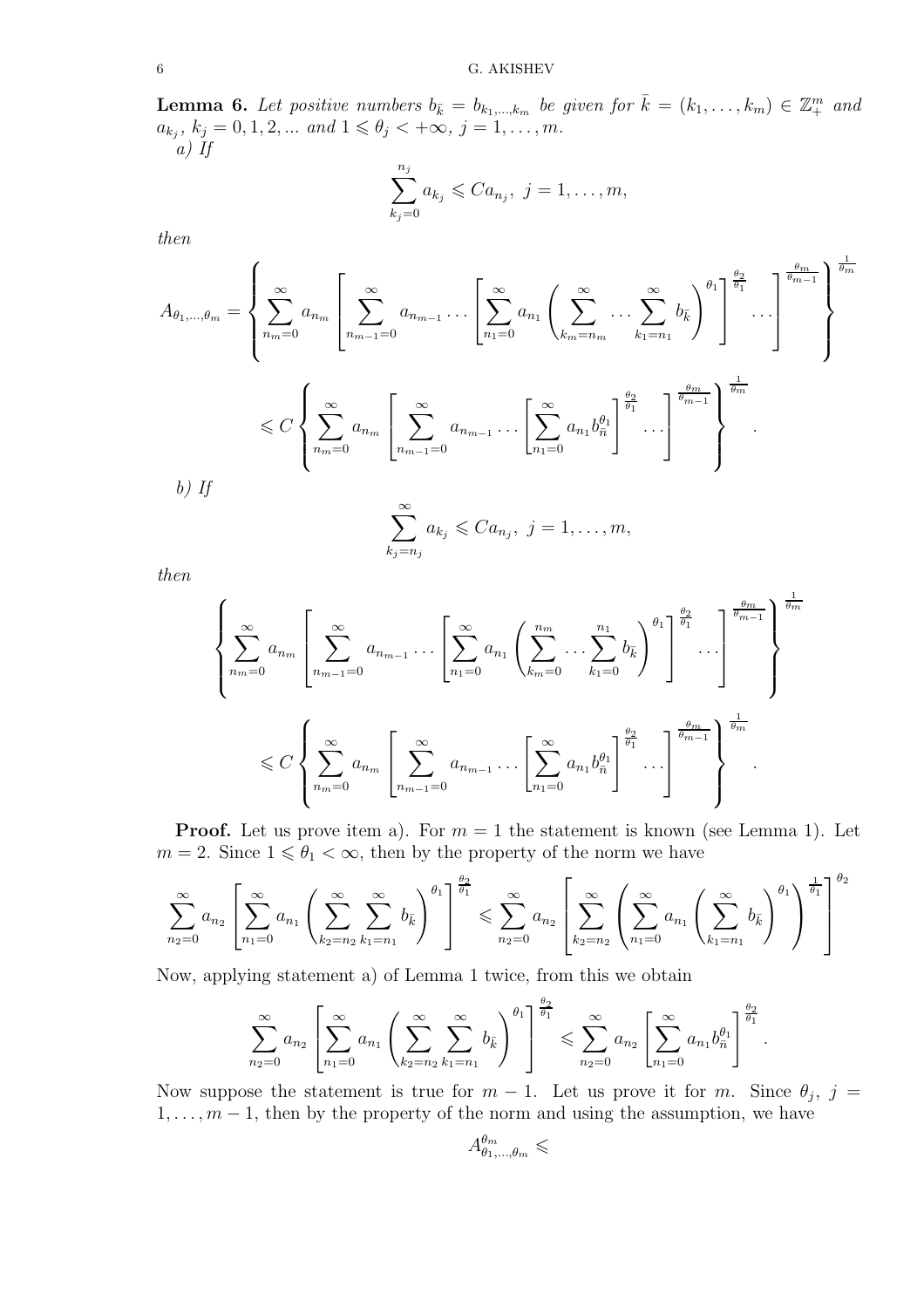$$
\sum_{n_{m}=0}^{\infty} a_{n_{m}} \left[ \sum_{k_{m}=n_{m}}^{\infty} \left[ \sum_{n_{m-1}=0}^{\infty} a_{n_{m-1}} \dots \left[ \sum_{n_{1}=0}^{\infty} a_{n_{1}} \left( \sum_{k_{m-1}=n_{m-1}}^{\infty} \dots \sum_{k_{1}=n_{1}}^{\infty} b_{k} \right)^{\theta_{1}} \right]^{\frac{\theta_{2}}{\theta_{1}}} \dots \right]^{\frac{1}{\theta_{m-1}}} \right]^{ \theta_{m}}
$$
  

$$
\leq C \sum_{n_{m}=0}^{\infty} a_{n_{m}} \left[ \sum_{k_{m}=n_{m}}^{\infty} \left[ \sum_{n_{m-1}=0}^{\infty} a_{n_{m-1}} \dots \left[ \sum_{n_{1}=0}^{\infty} a_{n_{1}} b_{n_{1},...,n_{m-1},k_{m}}^{\theta_{1}} \right]^{\frac{\theta_{2}}{\theta_{1}}} \dots \right]^{\frac{1}{\theta_{m-1}}} \right]^{\theta_{m}}
$$

Now, by applying assertion a) of Lemma 1, from this we obtain the required inequality. Assertion b) is proved similarly.

**Lemma 7.** Let  $1 < \alpha_{\varphi_j} \leq \beta_{\varphi_j} \leq 2$ ,  $j = 1, ..., m$  and  $E_j \subset [0, 2\pi), j = 1, ..., m$ , be *measurable sets. Then for any trigonometric polynomial*

$$
T_{\bar{n}}(\bar{x}) = \sum_{k_1 = -n_1}^{n_1} \dots \sum_{k_m = -n_m}^{n_m} b_{\bar{k}} e^{i \langle \bar{x}, \bar{k} \rangle}
$$

*the following inequality holds:*

$$
\int_{E_m} \dots \int_{E_1} |T_{\bar{n}}(\bar{x})| dx_1 \dots dx_m \le
$$
  

$$
\leq C \prod_{j \in e} \frac{1}{\varphi_j(n_j^{-1})} \prod_{j \in e} |E_j| \prod_{j \in \bar{e}} \bar{\varphi}_j(|E_j|) \|T_{\bar{n}}\|_{X(\bar{\varphi})}^*,
$$

where  $e \in \{1, ..., m\}$  and  $\overline{e}$ -complement set  $e$ ,  $|E_j|$  *— Lebesgue measure of*  $E_j$ .

**Proof.** Let e be an arbitrary subset of  $\{1, ..., m\}$ . Also let  $E_e = \prod_{j \in e} E_j$ ,  $d^e \bar{x} =$  $\prod_{j\in e} dx_j$ . It is known that for any trigonometric polynomial  $T_{\bar{n}}(\bar{x})$  for fixed  $x_j, j \in \bar{e}$ , the following formula holds:

$$
T_{\bar{n}}(\bar{x}) = \frac{1}{(2\pi)^{|e|}} \int_{I^{|e|}} T_{\bar{n}}(\bar{y}^e, \bar{x}^{\bar{e}}) \cdot \prod_{j \in e} D_{n_j}(x_j - y_j) d^e \bar{y},
$$

where  $D_n(t)$  – is the Dirichlet kernel of the trigonometric system,  $\bar{y}^e$  – the vector with the coordinates  $y_j$  if  $j \in e$ , and  $\bar{x}^{\bar{e}}$  – the vector with the coordinates  $x_j$  if  $j \in \bar{e}$  ( $\bar{e}$  is the set–theoretic completion of  $e$ ) and  $|e|$  is the number of elements of  $e$ . By the property of Lebesgue integral, we have

$$
\int_{E_{\bar{e}}} |T_{\bar{n}}(\bar{x})|d^{\bar{e}}\bar{x} = \frac{1}{(2\pi)^{|e|}} \int_{E_{\bar{e}}} |\int_{I^{|e|}} T_{\bar{n}}(\bar{y}^e, \bar{x}^{\bar{e}}) \cdot \prod_{j \in e} D_{n_j}(x_j - y_j) d^e \bar{y}|d^{\bar{e}}\bar{x} \le
$$
\n
$$
\leq \frac{1}{(2\pi)^{|e|}} \int_{E_{\bar{e}}} \int_{I^{|e|}} |T_{\bar{n}}(\bar{y}^e, \bar{x}^{\bar{e}})| \cdot \prod_{j \in e} |D_{n_j}(x_j - y_j)|d^e \bar{y}d^{\bar{e}}\bar{x} =
$$
\n
$$
= \frac{1}{(2\pi)^{|e|}} \int_{I^m} |T_{\bar{n}}(\bar{y}^e, \bar{x}^{\bar{e}})| \cdot \prod_{j \in e} |D_{n_j}(x_j - y_j)| \cdot \prod_{j \in \bar{e}} \chi_{E_j}(x_j) d^e \bar{y}d^{\bar{e}}\bar{x},
$$

where  $\chi_E$  is the characteristic function of the set E. By appling the Hölder's inequality to the integrals in the right side of the last relation. Then

$$
\int_{E_{\bar{e}}} |T_{\bar{n}}(\bar{x})|d^{\bar{e}}\bar{x} \leq \frac{1}{(2\pi)^{|e|}} \|T_{\bar{n}}\|_{X(\bar{\varphi})}^* \|\prod_{j\in e} |D_{n_j}(x_j - \bullet)| \prod_{j\in \bar{e}} \chi_{E_j}\|_{X(\bar{\tilde{\varphi}})}^* =
$$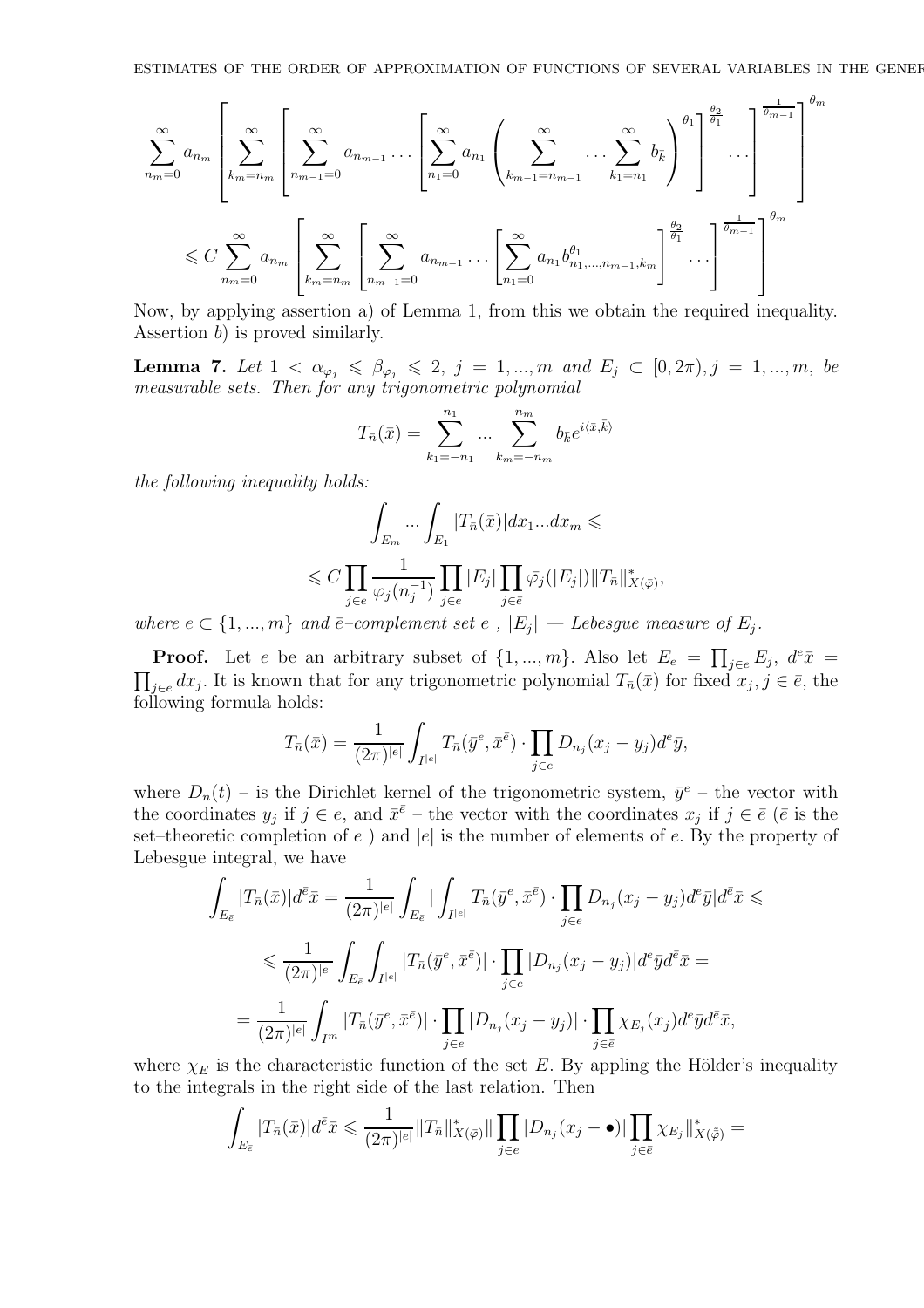8 G. AKISHEV

$$
= \frac{1}{(2\pi)^{|\epsilon|}} \|T_{\bar{n}}\|_{X(\bar{\varphi})}^* \prod_{j \in \epsilon} \|D_{n_j}(x_j - \bullet)\|_{X(\tilde{\varphi}_j)}^* \prod_{j \in \bar{\epsilon}} \|\chi_{E_j}\|_{X(\tilde{\varphi}_j)}^*.
$$
 (3)

Since

$$
\|\chi_{E_j}\|_{X(\tilde{\varphi}_j)}^*=\tilde{\varphi}_j(|E_j|)
$$

then from inequality (3) we obtain

$$
\int_{E_{\bar{e}}} |T_{\bar{n}}(\bar{x})| d^{\bar{e}} \bar{x} \leq \frac{1}{(2\pi)^{|\epsilon|}} \|T_{\bar{n}}\|_{X(\bar{\varphi})}^*
$$
\n
$$
\prod_{j \in \bar{e}} \tilde{\varphi}_j(|E_j|) \prod_{j \in e} \sup_{x_j \in [0, 2\pi]} \|D_{n_j}(x_j - \bullet)\|_{\tilde{\varphi}_j}^*,
$$
\n(4)

where  $d^{\bar{e}}\bar{x} = \prod$ j∈e  $dx_j$ .

In the one-dimensional case, the estimate is known (see, for example, [\[23\]](#page-17-1))

$$
\sup_{x_j \in [0,2\pi]} \|D_{n_j}(x_j - \bullet)\|_{X(\tilde{\varphi}_j)}^* \leq C n_j \tilde{\varphi}_j(n_j^{-1}), \ j = 1, \dots m. \tag{5}
$$

Now from inequalities (4) and (5) we will have

$$
\int_{E_{\bar{e}}} |T_{\bar{n}}(\bar{x})|d^{\bar{e}}\bar{x} \leq C||T_{\bar{n}}||_{X(\bar{\varphi})}^* \prod_{j \in \bar{e}} \tilde{\varphi}_j(|E_j|) \prod_{j \in e} n_j \tilde{\varphi}_j(n_j^{-1})
$$

for fixed  $x_j, j \in e$ . By integrating by the variables  $x_j, j \in e$ , the both sides of this inequality, we get

$$
\int_{E_{\bar{e}}} \int_{E_e} |T_{\bar{n}}(\bar{x})| d^e \bar{x} d^{\bar{e}} \bar{x} \leq C ||T_{\bar{n}}||_{X(\bar{\varphi})}^* \prod_{j \in \bar{e}} \tilde{\varphi}_j(|E_j|) \prod_{j \in e} n_j \tilde{\varphi}_j(n_j^{-1}) \prod_{j \in e} |E_j|.
$$

The proof is finished.

## 3. Main results

We now prove the main results. We set

$$
G_e(\bar{n}) = \{ \bar{s} = (s_1, ..., s_m) \in \mathbb{N}^m : s_j \leqslant n_j, j \in e; \quad s_j > n_j, j \notin e \},
$$

where  $e \in \{1, ..., m\};$ 

$$
U_{\bar{n}}(f,\bar{x}) = \sum_{e \subset \{1,\dots,m\}} \sum_{\bar{s} \in G_e(\bar{n})} \delta_{\bar{s}}(f,\bar{x}).
$$

Let

$$
\bar{f}(\bar{t}) = \sup_{|E_m| \ge t_m} \frac{1}{|E_m|} \int_{E_m} \dots \sup_{|E_1| \ge t_1} \frac{1}{|E_1|} \int_{E_1} |f(x_1, ..., x_m)| dx_1...dx_m,
$$

 $|E_j|$  is the Lebesgue measure of the set  $E_j \subset [0, 2\pi)$ .

**Theorem 1.** Let  $\bar{\varphi} = (\varphi_1, ..., \varphi_m)$  and functions  $\varphi_j$  satisfies the conditions  $1 < \alpha_{\varphi_j} \leq$  $\beta_{\varphi_j} < 2, j = 1, \ldots, m$ . Then for each function  $f \in X(\overline{\varphi})$  the next inequality holds

$$
\bar{f}(\bar{t}) \leq C \left\{ \prod_{j=1}^{m} \frac{1}{\varphi_j(t_j)} \sum_{s_m=n_m+1}^{\infty} \dots \sum_{s_1=n_1+1}^{\infty} \|\delta_{\bar{s}}(f)\|_{X(\bar{\varphi})}^* + \sum_{e \subset \{1,\dots,m\}} \prod_{j \notin e} \frac{1}{\varphi_j(t_j)} \sum_{\bar{s} \in G_e(\bar{n})} \prod_{j \in e} \frac{1}{\varphi_j(2^{-n_j})} \|\delta_{\bar{s}}(f)\|_{X(\bar{\varphi})}^* \right\},
$$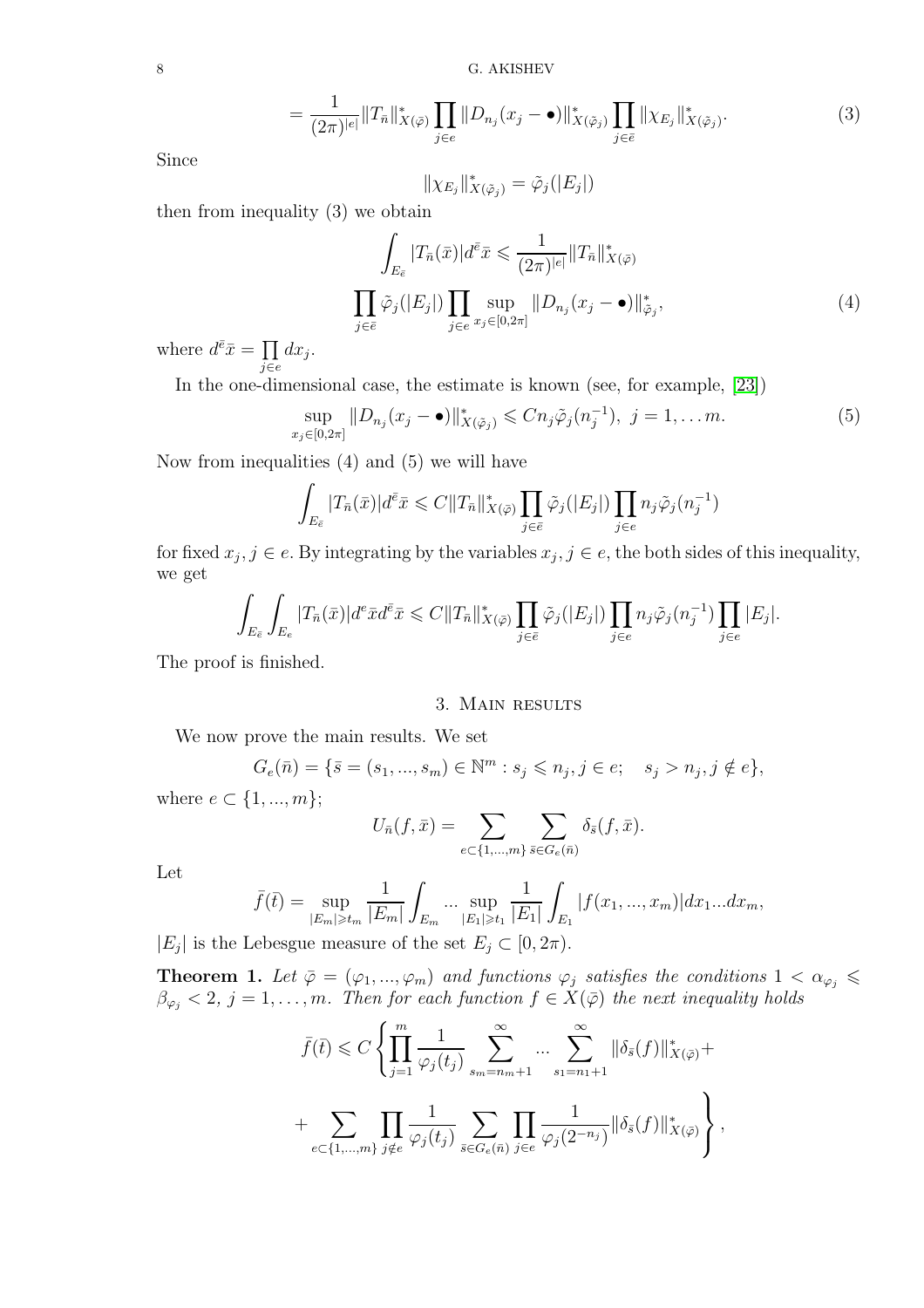ESTIMATES OF THE ORDER OF APPROXIMATION OF FUNCTIONS OF SEVERAL VARIABLES IN THE GENEF

*for*  $\bar{t} = (t_1, ..., t_m) \in (2^{-n_1-1}, 2^{-n_1}] \times ... \times (2^{-n_m-1}, 2^{-n_m}], n_j = 1, 2, ...;$  $j = 1, ..., m$ .

**Proof.**  $E_i \subset [0, 2\pi)$  be a Lebesgue measurable subset. Then, by the properties of the integral we get

$$
\int_{E_m} \dots \int_{E_1} |f(x_1, \dots, x_m)| dx_1 \dots dx_m \le \int_{E_m} \dots \int_{E_1} |f(\bar{x}) - U_{\bar{n}}(f, \bar{x})| d\bar{x} + \int_{E_m} \dots \int_{E_1} |U_{\bar{n}}(f, \bar{x})| d\bar{x}.
$$
\n(6)

Using Hölder's integral inequality we obtain

$$
\int_{E_m} \dots \int_{E_1} |f(\bar{x}) - U_{\bar{n}}(f, \bar{x})| d\bar{x} \leq C \prod_{j=1}^m \frac{|E_j|}{\varphi_j(|E_j|)} \|f - U_{\bar{n}}(f)\|_{X(\bar{\varphi})}^*.
$$
\n(7)

Let  $\forall e \in \{1, ..., m\}$ . Then by applying Lemma 1 we obtain

$$
\int_{E_m} \cdots \int_{E_1} \left| \sum_{\bar{s} \in G_e(\bar{n})} \delta_{\bar{s}}(f, \bar{x}) \right| d\bar{x} \le
$$
\n
$$
C \prod_{j \in e} |E_j| \prod_{j \notin e} \frac{|E_j|}{\varphi_j(|E_j|)} \sum_{\bar{s} \in G_e(\bar{n})} \prod_{j \in e} \frac{1}{\varphi_j(2^{-s_j})} \|\delta_{\bar{s}}\|_{X(\bar{\varphi})}^*.
$$
\n
$$
(8)
$$

Further, taking into account that  $|E_j| \geq t_j$  and the properties of the function  $\varphi_j$  from inequalities  $(6)-(8)$  we have

$$
\prod_{j=1}^{m} |E_j|^{-1} \int_{E_m} \dots \int_{E_1} |f(\bar{x}) - U_{\bar{n}}(f, \bar{x})| d\bar{x} \le
$$
  

$$
\leq C \cdot \left\{ \prod_{j=1}^{m} \frac{1}{\varphi_j(t_j)} \sum_{s_m = n_m + 1}^{\infty} \dots \sum_{s_1 = n_1 + 1}^{\infty} \|\delta_{\bar{s}}(f)\|_{X(\bar{\varphi})}^* + \sum_{e \subset \{1, \dots, m\}} \prod_{j \notin e} \frac{1}{\varphi_j(t_j)} \sum_{\bar{s} \in G_e(\bar{n})} \prod_{j \in e} \frac{1}{\varphi_j(2^{-s_j})} \|\delta_{\bar{s}}(f)\|_{X(\bar{\varphi})}^* \right\}.
$$

This implies the assertion of the theorem.

**Theorem 2.** Let  $1 < \alpha_{\psi_j} \leq \beta_{\psi_j} < \alpha_{\varphi_j} \leq \beta_{\varphi_j} < 2, 1 \leq \tau_j < +\infty, j = 1, ..., m$ . If  $f \in X(\bar{\varphi})$  and

$$
\left\{\prod_{j=1}^m \frac{\psi_j(2^{-s_j})}{\varphi_j(2^{-s_j})} \|\delta_{\bar{s}}(f)\|_{X(\bar{\varphi})}^*\right\}_{\bar{s}\in \mathbb{Z}_+^m} \in l_{\bar{\tau}},
$$

*then*  $f \in L^*_{\bar{\psi}, \bar{\tau}}$  *and the following inequality holds* 

$$
||f||_{\bar{\psi},\bar{\tau}}^* \leqslant C \left\| \left\{ \prod_{j=1}^m \frac{\psi_j(2^{-s_j})}{\varphi_j(2^{-s_j})} \|\delta_{\bar{s}}(f)\|_{X(\bar{\varphi})}^* \right\}_{\bar{s}\in \mathbb{Z}_+^m} \right\|_{l_{\bar{\tau}}}.
$$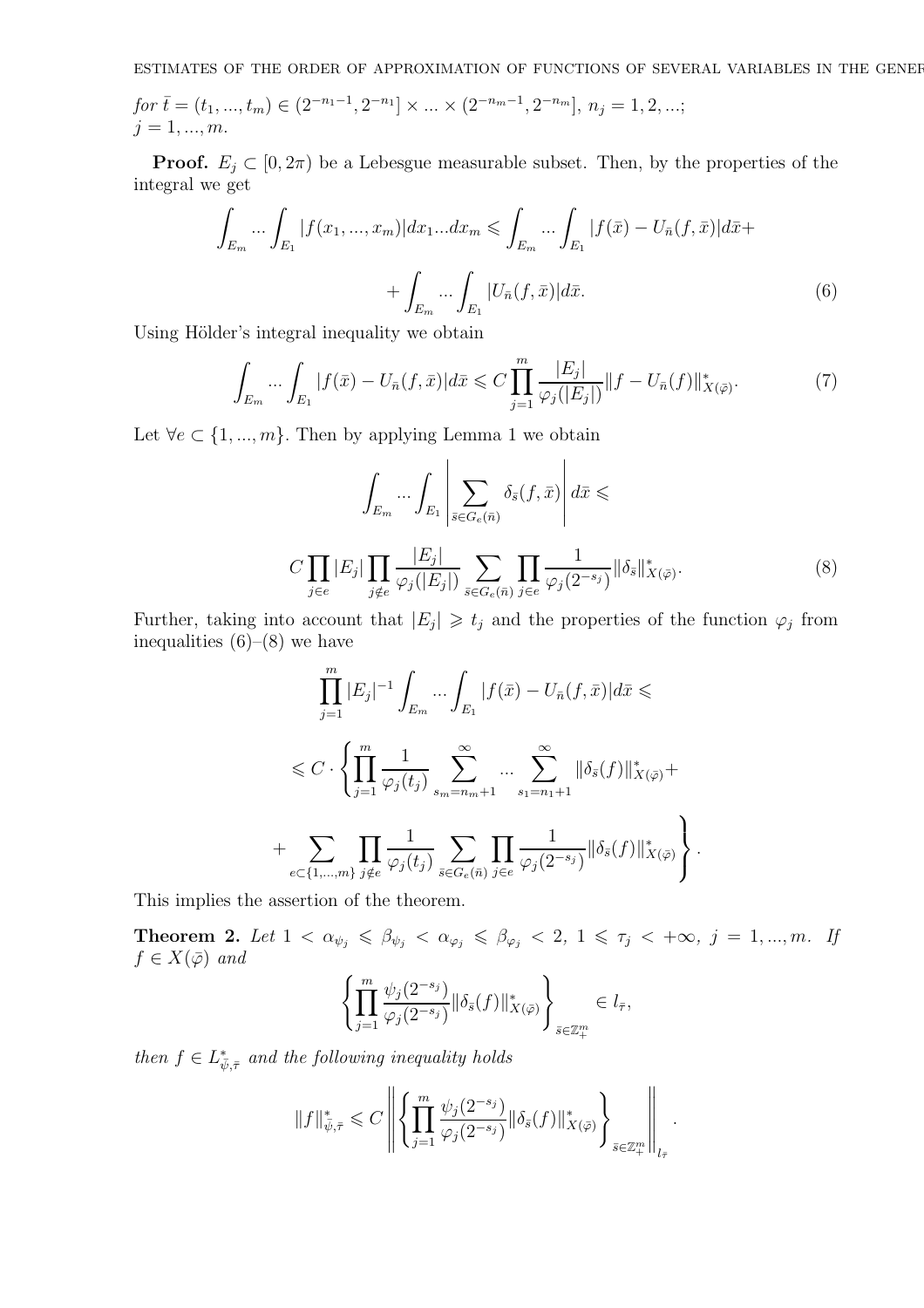Proof. According to Lemma 2 [\[4\]](#page-16-3), the following inequality holds:

$$
f^{*1, ..., *m}(t_1, ..., t_m) \leq \bar{f}(t_1, ..., t_m) \equiv
$$
  

$$
\equiv \sup_{|E_m| \geq t_m} \int_{E_m} dx_m ... \sup_{|E_1| \geq t_1} \int_{E_1} |f(x_1, ..., x_m)| dx_1.
$$

Therefore  $||f||_{\bar{\psi},\bar{\tau}}^* \leqslant C ||\bar{f}||_{\bar{\psi},\bar{\tau}}^*$ ,  $1 \leqslant \tau_j < +\infty, j = 1, ..., m$ . Taking into account the relation

$$
\int_{2^{-n-1}}^{2^{-n}} \psi_j(t) \frac{dt}{t} \approx \psi_j(2^{-n}).
$$
\n(9)

and using Theorem 1, we have

$$
||f||_{\psi,\bar{\tau}}^{*} \leq C \left[ \left\{ \sum_{n_{m}=0}^{\infty} \left( \frac{\psi_{m}(2^{-n_{m}})}{\varphi_{m}(2^{-n_{m}})} \right)^{\tau_{m}} \left[ \dots \right. \right. \right. \left. \left. \sum_{n_{1}=0}^{\infty} \left( \frac{\psi_{1}(2^{-n_{1}})}{\varphi_{1}(2^{-n_{1}})} \right)^{\tau_{1}} \left( \sum_{s_{m}=n_{m}+1}^{\infty} \dots \sum_{s_{1}=n_{1}+1}^{\infty} ||\delta_{\bar{s}}(f)||_{X(\bar{\varphi})}^{*} \right)^{\tau_{1}} \right] \right]^{\frac{\tau_{2}}{\tau_{1}}} \cdots \left[ \sum_{r=1}^{\tau_{m-1}} \left[ \sum_{n_{1}=0}^{\infty} \frac{2^{-n_{m}}}{\varphi_{1}(2^{-n_{1}})} \right] \right]^{\frac{\tau_{2}}{\tau_{m}}} \left. + \sum_{e \in \{1, \dots, m\}} \left\{ \sum_{n_{m}=0}^{\infty} \sum_{2-n_{m-1}}^{\infty} \psi_{m}^{\tau_{m}}(t_{m}) t_{m}^{-1} \left[ \dots \left[ \sum_{n_{1}=0}^{\infty} \sum_{2-n_{1}-1}^{\infty} \psi_{1}^{\tau_{1}}(t_{1}) \cdot t_{1}^{-1} \times \right. \right. \right. \left. \left. \sum_{j \notin e} \frac{1}{\varphi_{j}(t_{j})} \sum_{s \in G_{e}(\bar{n})} \prod_{j \in e} \frac{1}{\varphi_{j}(2^{-s_{j}})} ||\delta_{\bar{s}}(f)||_{X(\bar{\varphi})}^{*} \right)^{\tau_{1}} dt_{1} \right]^{\frac{\tau_{2}}{\tau_{1}}} \cdots \right]
$$
\n
$$
\dots \left[ \frac{\tau_{m}}{\tau_{m-1}} dt_{m} \right\}^{\frac{\tau_{m}}{\tau_{m}}} = C \cdot \left[ J_{1} + \sum_{e \in \{1, \dots, m\}} J_{e} \right]. \tag{10}
$$

According to Lemma 4 and Lemma 5, the numbers

$$
a_{s_j} = \frac{\psi(2^{-s_j})}{\varphi(2^{-s_j})}
$$

and  $a_{s_j} = \psi(2^{-s_j}), j = 1, \ldots, m$  satisfy the conditions a) and b) of Lemma 6, respectively. Let  $e = \{1, ..., i\}, i \leq m$ . Then using relation (9) and successively applying the triangle inequality, assertions  $a)$  and  $b)$  of Lemma 6, we will have

$$
J_e \leqslant \left\{ \sum_{n_m=0}^{\infty} \left( \frac{\psi_m(2^{-n_m})}{\varphi_m(2^{-n_m})} \right)^{\tau_m} \left[ \dots \right. \right.\n\cdots \left[ \sum_{n_{i+1}=0}^{\infty} \left( \frac{\psi_{i+1}(2^{-n_{i+1}})}{\varphi_{i+1}(2^{-n_{i+1}})} \right)^{\tau_{i+1}} \left[ \sum_{n_i=0}^{\infty} \psi_i^{\tau_i}(2^{-n_i}) \left[ \dots \left[ \sum_{n_1=0}^{\infty} \psi_i^{\tau_1}(2^{-n_1}) \times \right. \right.\n\right.\n\times \left( \sum_{s_m=n_m+1}^{\infty} \dots \sum_{s_{i+1}=n_{i+1}+1}^{\infty} \sum_{s_i=1}^{n_i} \dots \sum_{s_1=1}^{n_1} \prod_{j=1}^i \frac{1}{\varphi_j(2^{-s_j})} \right.\n\right.
$$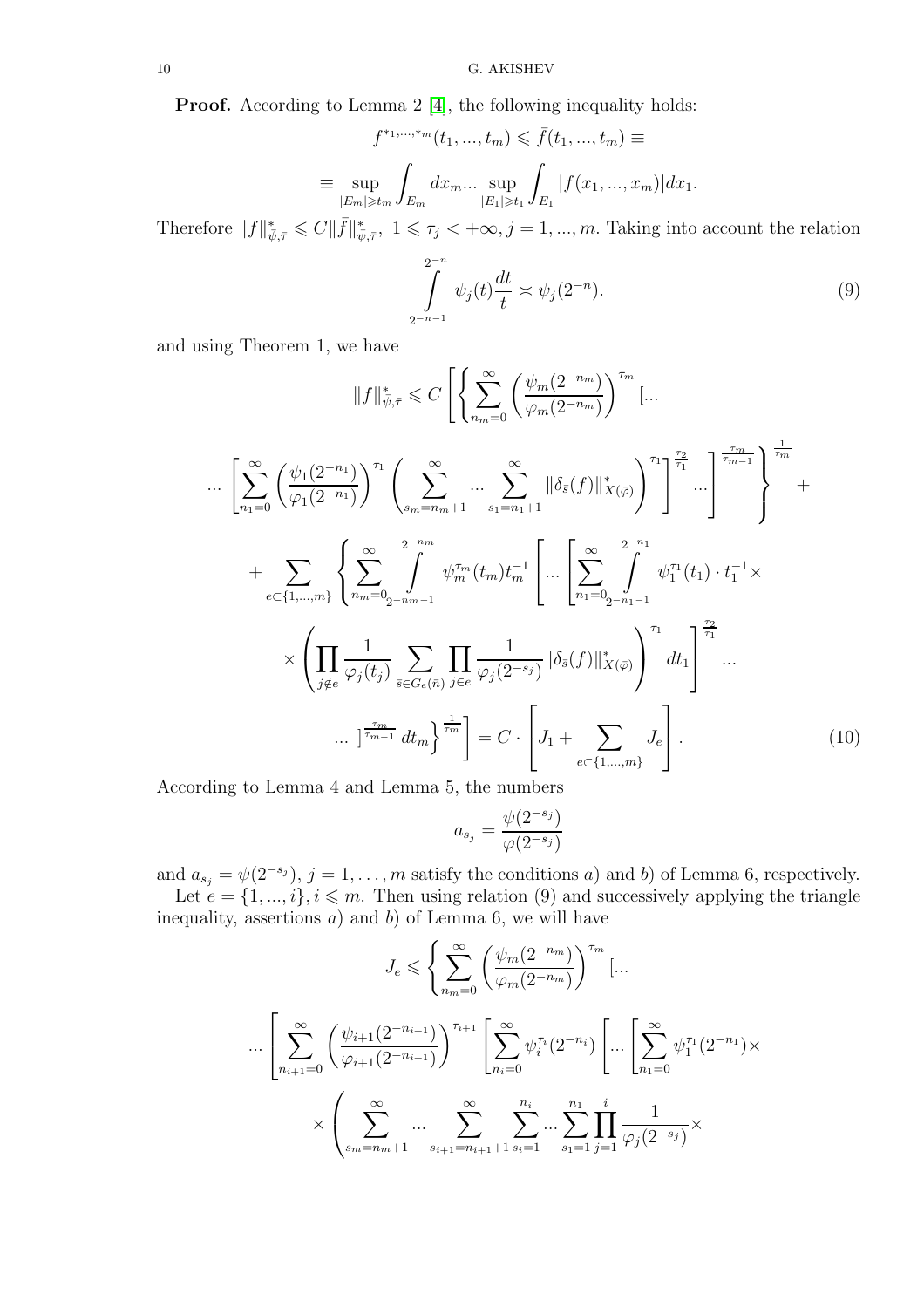$$
\times \|\delta_{\bar{s}}(f)\|_{X(\bar{\varphi})}^{*}\right)^{\tau_{1}} \Big]^{\frac{\tau_{2}}{\tau_{1}}}\dots \Big]^{\frac{\tau_{i}}{\tau_{i-1}}}\Bigg]^{\frac{\tau_{i+1}}{\tau_{i}}} \dots \Bigg]^{\frac{\tau_{m}}{\tau_{m-1}}}\Bigg]^{\frac{\tau_{m}}{\tau_{m-1}}}\Bigg} \leqslant
$$
  

$$
\leqslant C \left\{\sum_{n_{m}=0}^{\infty} \left(\frac{\psi_{m}(2^{-n_{m}})}{\varphi_{m}(2^{-n_{m}})}\right)^{\tau_{m}} \left[\sum_{n_{m-1}=0}^{\infty} \left(\frac{\psi_{m-1}(2^{-n_{m-1}})}{\varphi_{m-1}(2^{-n_{m-1}})}\right)^{\tau_{m-1}} \dots \right]^{\frac{\tau_{m}}{\tau_{m-1}}}\Bigg]^{\frac{\tau_{m}}{\tau_{m-1}}}\Bigg]^{\frac{\tau_{m}}{\tau_{m-1}}}\Bigg]^{\frac{\tau_{m}}{\tau_{m-1}}}\Bigg]^{\frac{\tau_{m}}{\tau_{m}}} \dots \Bigg]^{\frac{\tau_{m}}{\tau_{m}}} \tag{11}
$$

Let  $e \subset \{1, 2, \ldots, m\}, e \neq \emptyset$  and  $j_0 = \min e, k_0 = \max e$ . If  $\{j_0, j_0 + 1, \ldots, k_0\} \cap \overline{e} = \emptyset$ , where  $\bar{e}$  is the complement of the set  $e$ , then

$$
\sum_{\bar{s}\in G_{e}(\bar{n})} \prod_{j\in e} \frac{1}{\varphi_{j}(2^{-s_{j}})} \|\delta_{\bar{s}}(f)\|_{X(\bar{\varphi})}^{*} =
$$
\n
$$
\sum_{s_{m}=n_{m}+1}^{\infty} \cdots \sum_{s_{k_{0}+1}=n_{k_{0}+1}+1}^{\infty} \sum_{s_{k_{0}}=1}^{n_{k_{0}}} \cdots \sum_{s_{j_{0}=1}}^{n_{j_{0}}} \sum_{s_{j_{0}-1}=n_{j_{0}-1}+1}^{\infty} \cdots \sum_{s_{1}=n_{1}+1}^{\infty} \prod_{j\in e} \frac{1}{\varphi_{j}(2^{-s_{j}})} \|\delta_{\bar{s}}(f)\|_{X(\bar{\varphi})}^{*}
$$
\nIf  $\{j_{0}, j_{0}+1, \ldots, k_{0}\} \cap \bar{e} = \{l_{0}, \ldots, l_{1}\}, \text{ then}$ \n
$$
\sum_{\bar{s}\in G_{e}(\bar{n})} \prod_{j\in e} \frac{1}{\varphi_{j}(2^{-s_{j}})} \|\delta_{\bar{s}}(f)\|_{X(\bar{\varphi})}^{*} =
$$
\n
$$
\sum_{s_{m}=n_{m}+1}^{\infty} \cdots \sum_{s_{k_{0}+1}=n_{k_{0}+1}+1}^{n_{k_{0}}} \sum_{s_{k_{0}=1}}^{n_{k_{0}}} \cdots \sum_{s_{l_{1}-1}=0}^{\infty} \sum_{s_{l_{1}-1}=0}^{\infty} \sum_{s_{l_{1}}=n_{l_{1}}+1}^{\infty} \cdots \sum_{s_{l_{0}}=n_{l_{0}}+1}^{n_{l_{0}+1}} \sum_{s_{l_{0}+1}=1}^{n_{j_{0}}} \cdots \sum_{s_{j_{0}=1}}^{n_{j_{0}}}
$$

$$
\sum_{s_{j_0-1}=n_{j_0-1}+1}^{\infty}\ldots\sum_{s_1=n_1+1}^{\infty}\prod_{j\in e}\frac{1}{\varphi_j(2^{-s_j})}\|\delta_{\bar{s}}(f)\|^*_{X(\bar{\varphi})}.
$$

Now, using these equalities and successively applying the assertions  $a$ ,  $b$ ) of Lemma 6, we obtain that inequality  $(11)$  holds for an arbitrary non-empty subset of e. Further, applying assertions a) of Lemma 6 we also obtain

$$
J_1 \leqslant C \cdot \left\{ \sum_{n_m=0}^{\infty} \left( \frac{\psi_m(2^{-n_m})}{\varphi_m(2^{-n_m})} \right)^{\tau_m} \left[ \dots \left[ \sum_{n_1=0}^{\infty} \left( \frac{\psi_1(2^{-n_1})}{\varphi_1(2^{-n_1})} \right)^{\tau_1} \|\delta_{\bar{s}}(f)\|_{X(\bar{\varphi})}^* \right]^{\frac{\tau_2}{\tau_1}} \dots \right]^{\frac{\tau_m}{\tau_{m-1}}} \right\}^{\frac{1}{\tau_m}}.
$$
\n
$$
(12)
$$

Now the assertion of the theorem follows from inequalities  $(10)$ – $(12)$ .

**Remark 1.** In the case  $X(\bar{\varphi}) = L^*_{\bar{\varphi}, \bar{\tau}}(\mathbb{T}^m)$  — the generalized Lorentz space, Theorem 2 *was announced in* [\[25\]](#page-17-2) *no proof.*

**Theorem 3.** Let  $1 \le \theta_j \le +\infty$ ,  $1 \le \tau_j < +\infty$ ,  $j = 1, ..., m$  and functions  $\varphi_j$ ,  $\psi_j$  satisfies *the conditions*  $1 < \alpha_{\psi_j} \leq \beta_{\psi_j} < \alpha_{\varphi_j} \leq \beta_{\varphi_j} < 2, j = 1, ..., m$ *. If* 

$$
\left[\sum_{s_j=0}^{\infty} \left(\frac{\psi_j(2^{-s_j})}{\varphi_j(2^{-s_j})} 2^{-s_j \tau_j}\right)^{\varepsilon_j}\right]^{\frac{1}{\varepsilon_j}} < +\infty,
$$
\n(13)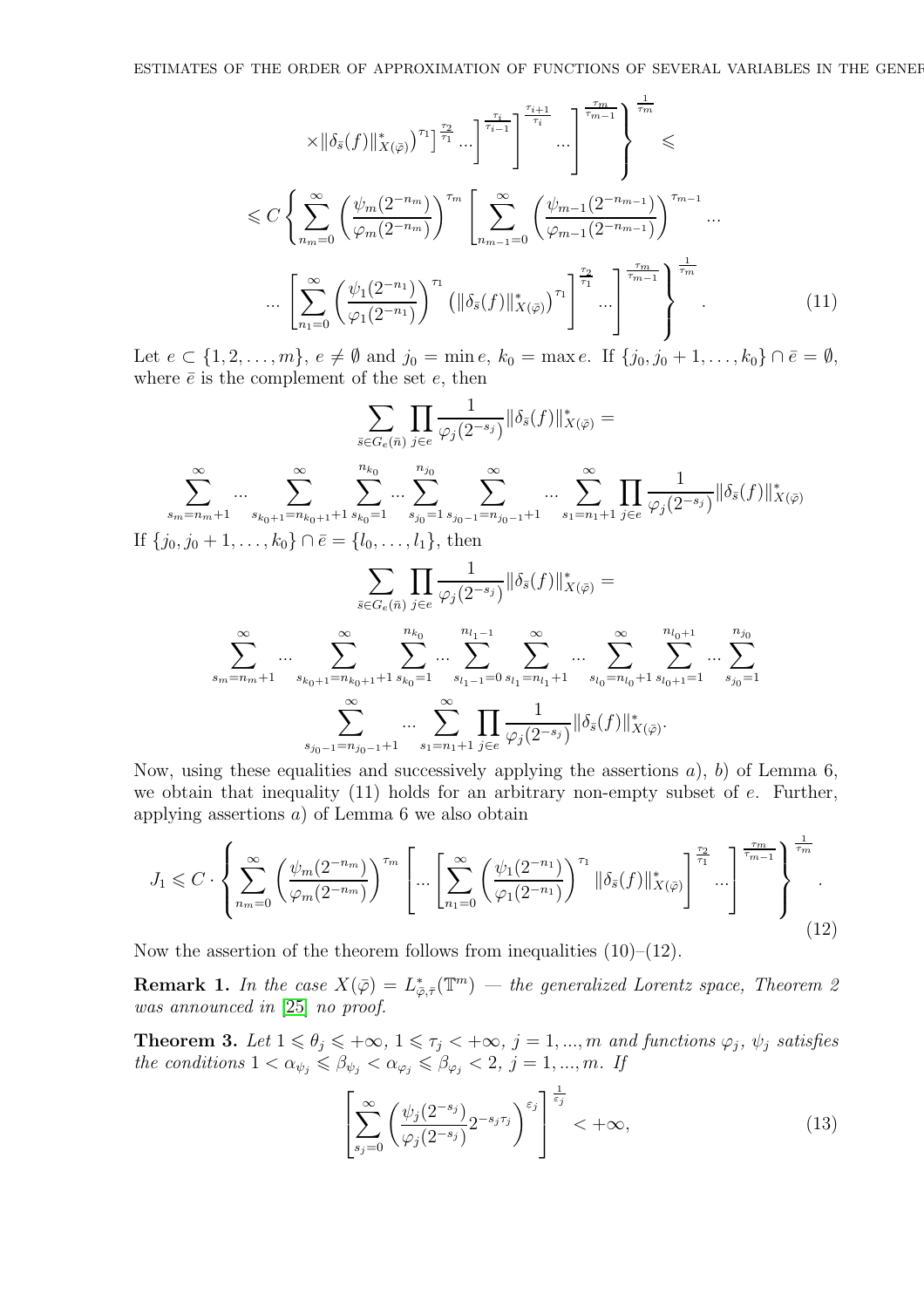12 G. AKISHEV

*where*  $\varepsilon_j = \tau_j \beta'_j$ ,  $\beta'_j = \frac{\beta_j}{\beta_j - \beta_j}$  $\frac{\beta_j}{\beta_j-1}$ *, j* = 1, ..., *m, if*  $\beta_j = \frac{\theta_j}{\tau_j}$  $\frac{\theta_j}{\tau_j} > 1$  and  $\varepsilon_j = +\infty$ , if  $\theta_j \leq \tau_j$ ,  $j = 1, ..., m$ , then the embedding  $S^{\bar{r}}_{X(\bar{\varphi}), \bar{\theta}} B \subset L^*_{\bar{\psi}, \bar{\tau}}(I^m)$  and  $\|f\|^*_{\bar \psi,\bar \tau}\leqslant C \|f\|_{S^{\bar r}_{X(\bar \varphi),\bar \theta}B}.$ 

**Proof.** If  $\tau_j < \theta_j$ ,  $j = 1, ..., m$ , then applying Hölder's inequality with exponents  $\beta_j = \frac{\theta_j}{\tau_j}$  $\frac{\theta_j}{\tau_j}, \frac{1}{\beta_j}$  $\frac{1}{\beta_j}+\frac{1}{\beta_j'}$  $\frac{1}{\beta'_j} = 1, j = 1, ..., m$  we obtain

$$
\sigma_{\bar{\tau},\bar{\theta},\bar{\varphi}}(f) = \left\| \left\{ \prod_{j=1}^{m} \frac{\psi_j(2^{-s_j})}{\varphi_j(2^{-s_j})} \|\delta_{\bar{s}}(f)\|_{X(\bar{\varphi})}^* \right\}_{\bar{s} \in \mathbb{Z}_+^m} \right\|_{l_{\bar{\tau}}} \leq \left\| \left\{ \prod_{j=1}^{m} \frac{\psi_j(2^{-s_j})}{\varphi_j(2^{-s_j})} 2^{-s_j r_j} \right\}_{\bar{s} \in \mathbb{Z}_+^m} \right\|_{l_{\bar{\varepsilon}}} \left\| \left\{ \prod_{j=1}^{m} 2^{s_j r_j} \|\delta_{\bar{s}}(f)\|_{X(\bar{\varphi})}^* \right\}_{\bar{s} \in \mathbb{Z}_+^m} \right\|_{l_{\bar{\theta}}} , \tag{14}
$$

where  $\bar{\varepsilon} = (\varepsilon_1, ..., \varepsilon_m), \varepsilon_j = \tau_j \beta'_j, j = 1, ..., m.$ 

If  $\theta_j \leq \tau_j$ ,  $j = 1, ..., m$ , then by Jensen's inequality will have

$$
\sigma_{\bar{\tau},\bar{\theta},\bar{\varphi}}(f) \leq \left\| \left\{ \prod_{j=1}^{m} 2^{-s_j r_j} \|\delta_{\bar{s}}(f)\|_{X(\bar{\varphi})}^* \right\}_{\bar{s} \in \mathbb{Z}_+^m} \right\| \prod_{j=1}^{m} \sup_{s_j \in \mathbb{Z}_+} \frac{\psi_j(2^{-s_j})}{\varphi_j(2^{-s_j})} 2^{-s_j r_j}.
$$
 (15)

By conditions (13) and Theorem 2, inequalities (14) and (15) imply the assertion theorems.

**Theorem 4.** Let functions  $\psi_j$  satisfies the conditions  $1 < 2^{1/\lambda_j} < \alpha_{\psi_j} \leq \beta_{\psi_j} < 2$ ,  $1 < \tau_j < +\infty, \ j = 1, ..., m.$  If  $\check{f} \in L^*_{\bar{\psi}, \bar{\tau}}(\mathbb{T}^m)$  and

$$
f(\bar{x}) \sim \sum_{\bar{s} \in \mathbb{Z}_{+}^{m}} b_{\bar{s}} \sum_{\bar{k} \in \rho(\bar{s})} e^{i \langle \bar{k}, \bar{x} \rangle},
$$

*then the inequality holds*

$$
||f||_{\bar{\psi},\bar{\tau}}^* \geqslant C \times \left(\sum_{s_m=1}^{\infty} 2^{s_m \frac{\tau_m}{\lambda_m}} \psi_m^{\tau_m}(2^{-s_m}) \left[ \dots \left[ \sum_{s_1=1}^{\infty} 2^{s_1 \frac{\tau_1}{\lambda_1}} \psi_1^{\tau_1}(2^{-s_1}) \left( \|\delta_{\bar{s}}(f)\|_{\bar{\lambda},\bar{\tau}}^* \right)^{\tau_1} \right]^{\frac{\tau_2}{\tau_1}} \dots \right]^{\frac{\tau_m}{\tau_{m-1}}} \right)^{\frac{1}{\tau_m}},
$$

*where*  $b_{\bar{s}}$ —real numbers.

**Proof.** Let  $S_{2^{\nu},...,2^{\nu}}(f,\bar{x})$  be rectangular partial sum of the Fourier series of a function  $f \in L^*_{\bar{\psi}, \bar{\tau}}(I^m)$ . It is known that (see [\[4\]](#page-16-3))

$$
||f||_{\bar{\psi},\bar{\theta}}^* \asymp \sup_{\substack{g \in L_{\bar{\psi}',\bar{\tau}'}^* \\ ||g||_{\bar{\psi},\bar{\tau}'}}}\int_{I^m} f(2\pi \bar{x})g(2\pi \bar{x})d\bar{x},\tag{16}
$$

where  $\bar{\tau}' = (\tau'_1, ..., \tau'_m), \frac{1}{\tau_s}$  $\frac{1}{\tau_j} + \frac{1}{\tau'_j}$  $\frac{1}{\tau'_j} = 1, j = 1, ..., m$  and  $\bar{\tilde{\psi}}(t) = (\tilde{\psi}_1(t), ..., \tilde{\psi}_m(t)), \tilde{\psi}_j(t) = \frac{t}{\psi_j(t)},$ for  $t \in (0, 1]$  and  $\tilde{\psi}_j(0) = 0$ ,  $j = 1, ..., m$ . We will introduce the notation

$$
\sigma_{\nu}(f)_{\bar{\tau}_{j}} = \left\{ \sum_{s_{j}=1}^{\nu-1} 2^{\frac{s_{j}\tau_{j}}{\lambda_{j}}}\psi_{j}^{\tau_{j}}(2^{-s_{j}})\left[\ldots\left[\sum_{s_{1}=1}^{\nu-1} 2^{\frac{s_{1}\tau_{1}}{\lambda_{1}}}\psi_{1}^{\tau_{1}}(2^{-s_{1}})\left(\|\delta_{\bar{s}}(f)\|_{\bar{\lambda},\bar{\tau}}^{*}\right)^{\tau_{1}}\right]^{\frac{\tau_{2}}{\tau_{j}}}\ldots\right]^{\frac{\tau_{j}}{\tau_{j-1}}}\right\}^{\frac{1}{\tau_{j}}}.
$$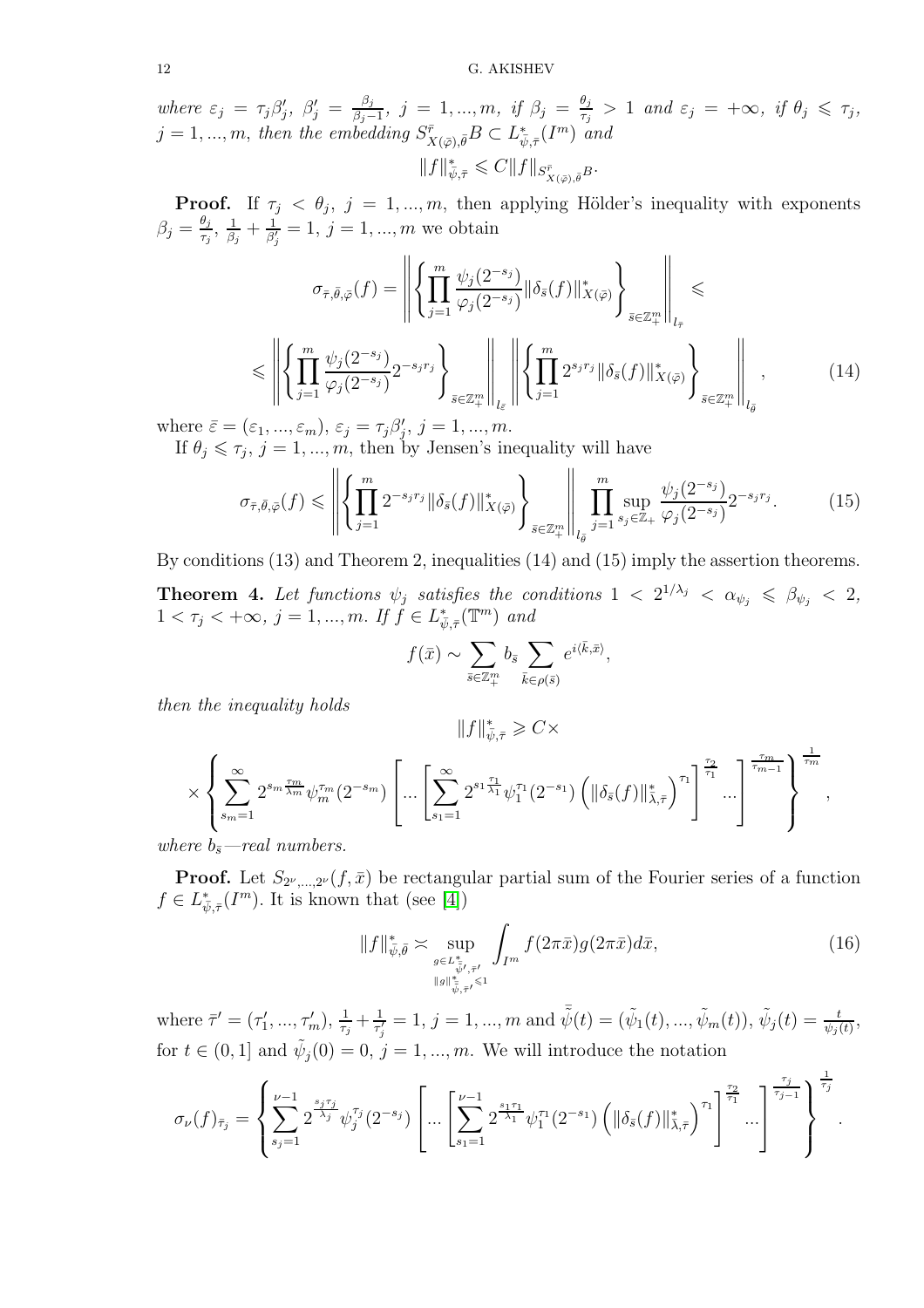ESTIMATES OF THE ORDER OF APPROXIMATION OF FUNCTIONS OF SEVERAL VARIABLES IN THE GENEF

We consider trigonometric polynomial

$$
g_{\nu}(\bar{x}) = \sum_{s_m=1}^{\nu-1} \dots \sum_{s_1=1}^{\nu-1} b_{\bar{s},\nu} \sum_{\bar{k} \in \rho(\bar{s})} e^{i \langle \bar{k}, \bar{x} \rangle},
$$

where

$$
b_{\bar{s},\nu} = \left\| \left\{ \prod_{j=1}^m 2^{\frac{s_j}{\lambda_j}} \psi_j(2^{-s_j}) \|\delta_{\bar{s}}(f)\|_{\bar{\lambda},\bar{\tau}}^* \right\}_{\bar{s}=\bar{1}}^{\bar{\nu}} \right\|_{l_{\bar{\tau}}}^{-\frac{\tau_m}{\tau_m}} \prod_{j=1}^{m-1} (\sigma_{\nu}(f)_{\bar{\tau}_j})^{\tau_{j+1}-\tau_j}
$$
  

$$
\times \prod_{j=1}^m (2^{s_j} \psi_j(2^{-s_j}))^{\tau_j} \left( \prod_{j=1}^m 2^{s_j} \right)^{-1} \prod_{j=2}^m 2^{s_j(1-\frac{1}{\lambda_j})(\tau_1-\tau_j)} |b_{\bar{s}}(f)|^{\tau_1-1} sign(b_{\bar{s}}(f))
$$

and  $\bar{\tau}_j = (\tau_1, \ldots, \tau_j)$ . Then, taking into account the orthogonality of the trigonometric system, we have

$$
\int_{I^m} f(2\pi \bar{x}) g(2\pi \bar{x}) d\bar{x} = \int_{I^m} S_{2^{\nu},...,2^{\nu}}(f, 2\pi \bar{x}) g_{\nu}(2\pi \bar{x}) d\bar{x}
$$
\n
$$
= \sum_{s_m=1}^{\nu-1} ... \sum_{s_1=1}^{\nu-1} \int_{I^m} \delta_{\bar{s}}(f, 2\pi \bar{x}) g_{\nu}(2\pi \bar{x}) d\bar{x}.
$$
\n(17)

We will prove that  $||g_{\nu}||_{\tilde{\psi},\bar{\tau}'}^* \leq C_0$ , where  $C_0$  is some positive constant independent of  $\nu$ . Taking into account the relation (see  $(5)$ )

$$
\Big\|\sum_{\bar{k}\in\rho(\bar{s})} e^{i\langle \bar{k},\bar{x}\rangle} \Big\|_{\bar{\psi},\bar{\tau}}^* \asymp \prod_{j=1}^m 2^{s_j} \psi_j(2^{-s_j}), \ 1 < \tau_j < +\infty, \ 1 < \alpha_{\psi_j} \leq \beta_{\psi_j} < 2, \tag{18}
$$

it is easy to verify the following inequality

$$
\left(\|\delta_{\bar{s}}(g_{\nu})\|_{\bar{\lambda}',\bar{\tau}'}^{*}\right)^{\tau'_{1}} = \left(\left|b_{s,\nu}\right|\left\|\sum_{\bar{k}\in\rho(\bar{s})}e^{i\langle\bar{k},\bar{x}\rangle}\right\|_{\bar{\lambda}',\bar{\tau}'}^{*}\right)^{\tau'_{1}} \leq
$$
\n
$$
\leq C\prod_{j=2}^{m}\left(2^{\frac{s_{j}}{\lambda_{j}}}\psi_{j}(2^{-s_{j}})\right)^{\tau_{j}\tau'_{1}}\left(2^{\frac{s_{1}}{\lambda_{1}}}\psi_{1}(2^{-s_{1}})\right)^{(\tau_{1}+\tau'_{1})}\left(\left\|\delta_{\bar{s}}(f)\right\|_{\bar{\lambda},\bar{\tau}}^{*}\right)^{\tau_{1}}
$$
\n
$$
\times\left(\prod_{j=1}^{m}(\sigma_{\nu}(f)_{\bar{\tau}_{j}})^{\tau_{j+1}-\tau_{j}}\right)\left\|\left\{\prod_{j=1}^{m}2^{\frac{s_{j}}{\lambda_{j}}}\psi_{j}(2^{-s_{j}})\right\|\delta_{\bar{s}}(f)\|_{\bar{\lambda},\bar{\tau}}^{*}\right\}_{\bar{s}=\bar{1}}\right\|_{l_{\bar{\tau}}}^{-\tau'_{m}}\right)^{\tau'_{1}},\tag{19}
$$

where  $\bar{\nu} = (\nu, \dots, \nu)$ . Further, by using inequality (19), we obtain

$$
J(g_{\nu}) := \left\{ \sum_{s_m=1}^{\nu-1} (2^{\frac{s_m}{\lambda_m}} \tilde{\psi}_m (2^{-s_m}))^{\tau'_m} \left[ \dots \left[ \sum_{s_1=1}^{\nu-1} (2^{\frac{s_1}{\lambda_1}} \tilde{\psi}_1 (2^{-s_1}))^{\tau'_1} \left( \|\delta_{\bar{s}}(f)\|_{\bar{\lambda},\bar{\tau}'}^* \right)^{\tau'_1} \right]^{\frac{\tau'_2}{\tau'_1}} \dots \right]^{\frac{\tau'_m}{\tau'_m}} \right\} \xrightarrow{\leftarrow} \leq C \left\| \left\{ \prod_{j=1}^m 2^{\frac{s_j}{\lambda_j}} \psi_j (2^{-s_j}) \|\delta_{\bar{s}}(f)\|_{\bar{\lambda},\bar{\tau}}^* \right\}_{\bar{s} \in \mathbb{Z}_+^m} \right\|_{l_{\bar{\tau}}}^{-\frac{\tau_m}{\tau'_m}}
$$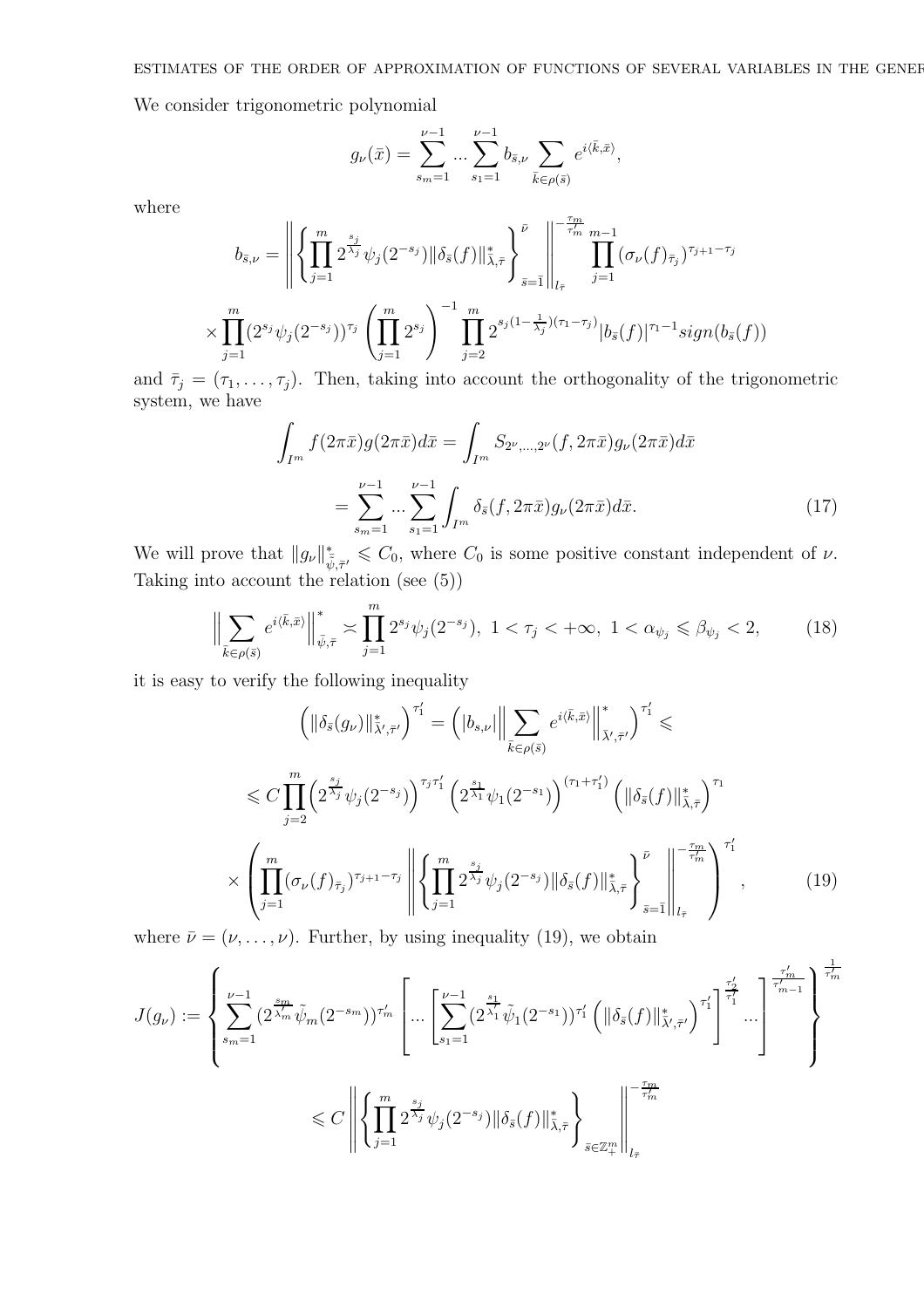14 G. AKISHEV

$$
\times \left\{ \sum_{s_{m}=1}^{\nu-1} (2^{\frac{s_{m}}{\lambda_{m}}}\tilde{\psi}_{m}(2^{-s_{m}}))^{\tau'_{m}} \left[ \dots \left[ \sum_{s_{1}=1}^{\nu-1} (2^{\frac{s_{1}}{\lambda_{1}}}\tilde{\psi}_{1}(2^{-s_{1}}))^{\tau'_{1}} \prod_{j=2}^{m} (2^{\frac{s_{j}}{\lambda_{j}}}\psi_{j}(2^{-s_{j}}))^{\tau_{j}\tau'_{1}} \right] \right\}^{r}
$$

$$
\times (2^{\frac{s_{1}}{\lambda_{1}}}\psi_{1}(2^{-s_{1}}))^{(\tau_{1}+\tau'_{1})} \left( \|\delta_{\bar{s}}(f)\|_{\bar{\lambda},\bar{\tau}}^{*} \right)^{\tau_{1}} \left( \prod_{j=1}^{m-1} (\sigma_{\nu}(f)_{\bar{\tau}_{j}})^{\tau_{j+1}-\tau_{j}} \right)^{\tau'_{1}} \right\}^{\frac{\tau'_{2}}{\tau'_{1}}} \dots \right\}^{\frac{\tau'_{m}}{\tau'_{m-1}}} \left\{ \left[ \sum_{j=1}^{\frac{\tau'_{m}}{\tau_{m-1}}} \left( \sum_{j=1}^{\frac{\tau'_{m}}{\tau_{m-1}}} (2^{-s_{1}})^{\tau_{m-1}} \right) \prod_{j=1}^{\frac{\tau'_{m}}{\tau_{m-1}}} \right] \right\}^{r}
$$

Since  $\frac{1}{\lambda'_j} = 1 - \frac{1}{\lambda_j}$  $\frac{1}{\lambda_j}$ ,  $\tau_j \tau'_j = \tau_1 + \tau'_1$  and  $\tilde{\psi}_j(t) = \frac{t}{\psi_j(t)}$ ,  $j = 1, \ldots, m$  then

$$
\left(2^{\frac{s_j}{\lambda_j}}\tilde{\psi}_j(2^{-s_j})\right)^{\tau_j'}\left(2^{\frac{s_j}{\lambda_j}}\psi_j(2^{-s_j})\right)^{\tau_j\tau_j'} = \left(\frac{2^{-\frac{s_j}{\lambda_j}}}{\psi_j(2^{-s_j})}\right)^{\tau_j'}\left(2^{\frac{s_j}{\lambda_j}}\psi_j(2^{-s_j})\right)^{\tau_j+\tau_j'}
$$

$$
= \left(2^{\frac{s_j}{\lambda_j}}\psi_j(2^{-s_j})\right)^{\tau_j}, \ j = 1, \dots, m.
$$

Now, considering this equality and the definition of numbers  $\sigma_{\nu}(f)_{\bar{\tau}_j}$  inequality (20) continues

$$
J(g_{\nu}) \leq C \left\| \left\{ \prod_{j=1}^{m} 2^{\frac{s_j}{\lambda_j}} \psi_j(2^{-s_j}) \|\delta_{\bar{s}}(f)\|_{\bar{\lambda},\bar{\tau}}^* \right\}_{\bar{s} \in \mathbb{Z}_{+}^{m}} \right\|_{l_{\bar{\tau}}}^{-\frac{\tau_m}{\tau_m}} \right\|_{\mathcal{L}_{\bar{\tau}}} \times \left\{ \sum_{s_{m}=1}^{\nu-1} \left( 2^{\frac{s_m}{\lambda_m}} \psi_m(2^{-s_m}) \right)^{\tau_m} \left[ \dots \left[ \sum_{s_1=1}^{\nu-1} \left( 2^{\frac{s_1}{\lambda_1}} \psi_1(2^{-s_1}) \right)^{\tau_1} \left( \|\delta_{\bar{s}}(f)\|_{\bar{\lambda},\bar{\tau}}^* \right)^{\tau_1} \right] \times \left\| \sum_{j=1}^{\nu-1} \left( \sigma_{\nu}(f)_{\bar{\tau}_j} \right)^{\tau_{j+1}-\tau_j} \right)^{\tau'_1} \left\| \sum_{s_1=1}^{\tau'_1} \left[ \sum_{s_2=1}^{\tau'_2} \left( 2^{\frac{s_1}{\lambda_1}} \psi_1(2^{-s_1}) \right)^{\tau_1} \left( \|\delta_{\bar{s}}(f)\|_{\bar{\lambda},\bar{\tau}}^* \right)^{\tau_1} \right] \right\|_{\mathcal{L}_{\bar{\tau}}}^{-\frac{\tau_m}{\tau_m}} \right\|_{\mathcal{L}_{\bar{\tau}}}^{-\frac{\tau_m}{\tau_{m-1}}} \left\| \sum_{s_m=1}^{\tau_m} \left( 2^{\frac{s_m}{\lambda_m}} \psi_m(2^{-s_m}) \right)^{\tau_m} \left( \dots \left[ \sum_{s_1=1}^{\nu-1} \left( 2^{\frac{s_1}{\lambda_1}} \psi_1(2^{-s_1}) \right)^{\tau_1} \left( \|\delta_{\bar{s}}(f)\|_{\bar{\lambda},\bar{\tau}}^* \right)^{\tau_1} \right] \dots \right]^{-\frac{\tau_m}{\tau_m}} \right\|_{\mathcal{L}_{\bar{\tau}}}^{-\frac{\tau_m}{\tau_{m-1}}} \left\| \sum_{s_m=1}^{\tau_m} \left( 2^{\frac{s_m}{\lambda_m}} \psi_m(2^{-s_m}) \right)^{\tau_m} \left[ \dots \
$$

Since by the hypothesis of the theorem  $1 \leq 2^{\frac{1}{\lambda_j}} \leq \alpha_{\psi_j}$ , then  $\beta_{\tilde{\psi}_j} \leq 2$  $\overline{\lambda'_{j}}\, , \; j\, =\, 1,...,m.$ Therefore, according to Theorem 2 and inequality (21), we obtain

1

$$
||g_{\nu}||_{\bar{\tilde{\psi}},\bar{\tau}'}^* \leqslant C J(g_{\nu}) \leqslant C_0.
$$

Hence the function  $\varphi_{\nu} = \frac{1}{C}$  $\frac{1}{C_0}g_{\nu} \in L^*_{\bar{\psi},\bar{\tau}'}(I^m)$  and  $\|\varphi_{\nu}\|_{\bar{\psi},\bar{\tau}'}^* \leq 1$ . Further, according to the orthogonality property, we have

$$
\int_{I^m} \delta_{\bar{s}}(f,\bar{x}) g_{\nu}(\bar{x}) d\bar{x} = \sum_{l_m=1}^{\nu-1} \dots \sum_{l_1=1}^{\nu-1} b_{\bar{s}}(f) b_{\bar{l},\nu} \times
$$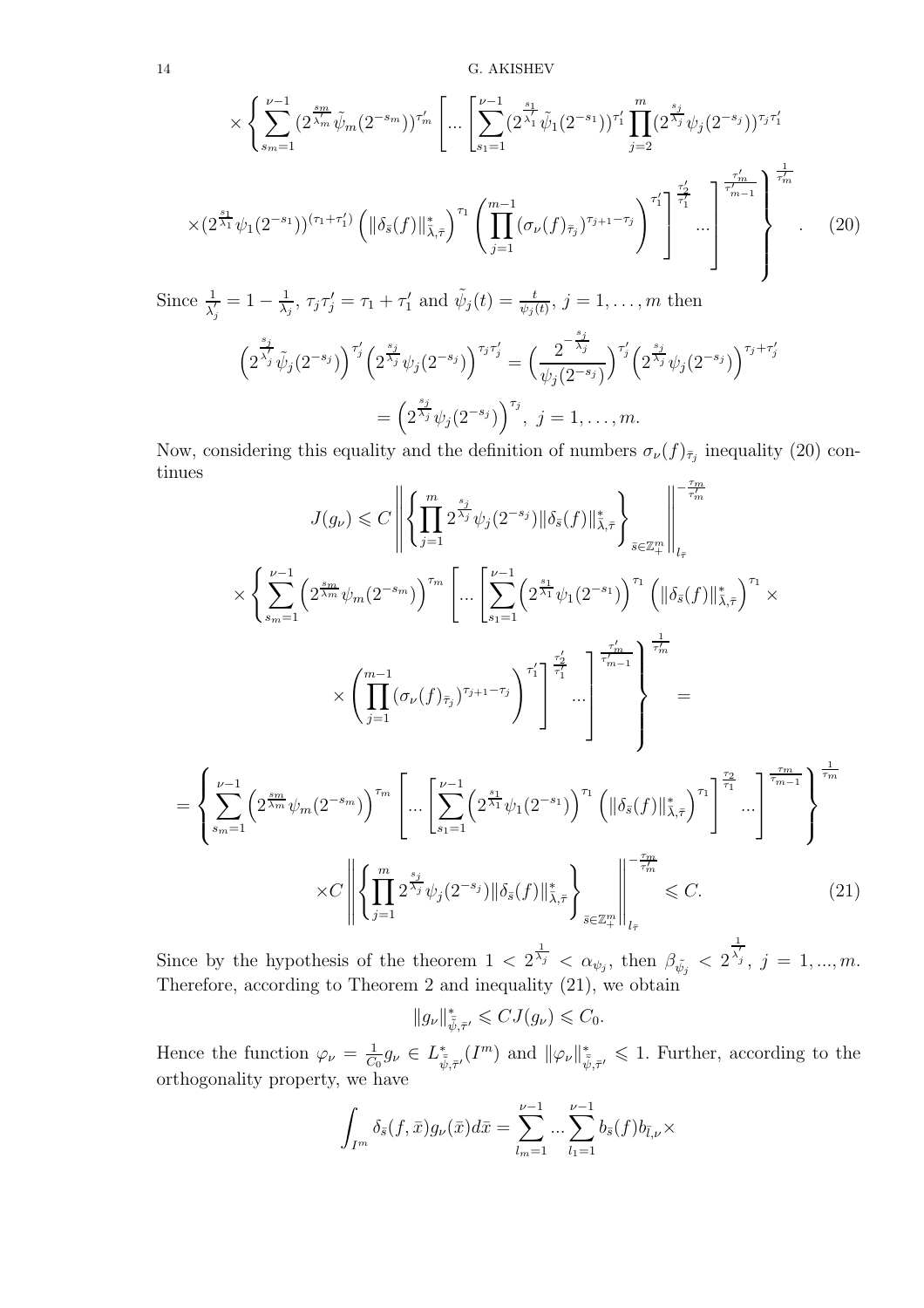ESTIMATES OF THE ORDER OF APPROXIMATION OF FUNCTIONS OF SEVERAL VARIABLES IN THE GENERAL

$$
\times \int_{I^m} \left| \sum_{\bar{k} \in \rho(\bar{s})} e^{i\langle \bar{k}, \bar{x} \rangle} \right|^2 d\bar{x} = (2\pi)^d \cdot b_{\bar{s}}(f) b_{\bar{s}, \nu} \cdot \prod_{j=1}^m 2^{s_j - 1}.
$$
 (22)

From the definition of the numbers  $b_{\bar{s},\nu}$  it follows that

$$
\prod_{j=1}^{m} 2^{s_j} b_{\bar{s}}(f) b_{\bar{s},\nu} = \prod_{j=1}^{m} 2^{s_j} \left\| \left\{ \prod_{j=1}^{m} 2^{\frac{s_j}{\lambda_j}} \psi_j(2^{-s_j}) \|\delta_{\bar{s}}(f)\|_{\bar{\lambda},\bar{\tau}}^* \right\}_{\bar{s}=\bar{1}}^{\bar{r}} \right\|_{l_{\bar{\tau}}} \prod_{j=1}^{m-1} (\sigma_{\nu}(f)_{\bar{\tau}_j})^{\tau_{j+1}-\tau_j} \times \prod_{j=1}^{m} 2^{s_j \theta_j} \psi_j^{\tau_j}(2^{-s_j}) \left( \prod_{j=1}^{m} 2^{s_j} \right)^{-1} \prod_{j=2}^{m} 2^{s_j(1-\frac{1}{\lambda_j})(\tau_1-\tau_j)} |b_{\bar{s}}(f)|^{\tau_1} =
$$
\n
$$
= \prod_{j=1}^{m-1} (\sigma_{\nu}(f)_{\bar{\tau}_j})^{\tau_{j+1}-\tau_j} \left\| \left\{ \prod_{j=1}^{m} 2^{\frac{s_j}{\lambda_j}} \psi_j(2^{-s_j}) \|\delta_{\bar{s}}(f)\|_{\bar{\lambda},\bar{\tau}}^* \right\}_{\bar{s}=\bar{1}}^{\bar{r}} \right\|_{l_{\bar{\tau}}} \prod_{j=1}^{m} 2^{s_j \tau_j} \psi_j^{\tau_j}(2^{-s_j}) \times \prod_{j=2}^{m} 2^{-s_j(1-\frac{1}{\lambda_j})\tau_j} 2^{-s_1(1-\frac{1}{\lambda_1})\tau_1} \left( \prod_{j=1}^{m} 2^{s_j(1-\frac{1}{\lambda_j})} |b_{\bar{s}}(f)| \right)^{\tau_1} \ge
$$
\n
$$
\geq C(\tau, \lambda) \left\| \left\{ \prod_{j=1}^{m} 2^{\frac{s_j}{\lambda_j}} \psi_j(2^{-s_j}) \|\delta_{\bar{s}}(f)\|_{\bar{\lambda},\bar{\tau}}^* \right\}_{\bar{s}=\bar{1}}^{\bar{r}} \right\|_{l_{\bar{\tau}}} \prod_{j=1}^{m-1} (\sigma_{\nu}(f)_{\bar{\tau}_j})^{\tau_{j+1}-\tau_j} \times \prod_{j=1}^{m} \left( 2^{\frac{s_j}{\lambda_j}}
$$

Now, taking into account (22) and (23), we obtain

$$
\sup_{\substack{g \in L_{\tilde{v}, \tilde{\tau}'}}} \sum_{s_{m}=1}^{\nu-1} \dots \sum_{s_{1}=1}^{\nu-1} \int_{I^{m}} \delta_{\tilde{s}}(f, \bar{x}) g(\bar{x}) d\bar{x} \geq \sum_{s_{m}=1}^{\nu-1} \dots \sum_{s_{1}=1}^{\nu-1} \int_{I^{m}} \delta_{\tilde{s}}(f, \bar{x}) \varphi_{\nu}(\bar{x}) d\bar{x} =
$$
\n
$$
= C \sum_{s_{m}=1}^{\nu-1} \dots \sum_{s_{1}=1}^{\nu-1} \int_{I^{m}} \delta_{\tilde{s}}(f, \bar{x}) g(\bar{x}) d\bar{x} \geq \sum_{s_{m}=1}^{\nu-1} \dots \sum_{s_{1}=1}^{\nu-1} \int_{I^{m}} \delta_{\tilde{s}}(f, \bar{x}) g_{\nu}(\bar{x}) d\bar{x}
$$
\n
$$
\geq C \left\| \left\{ \prod_{j=1}^{m} 2^{\frac{s_{j}}{\tau_{j}}} \psi_{j}(2^{-s_{j}}) \|\delta_{\tilde{s}}(f)\|_{\tilde{\tau}, \tilde{\theta}}^{*} \right\}_{\tilde{s}=\tilde{1}} \right\|_{l_{\tilde{\theta}}}^{\tilde{\theta}_{m}} \prod_{j=1}^{m-1} (\sigma_{\nu}(f)_{\tilde{\theta}_{j}})^{\theta_{j+1}-\theta_{j}}
$$
\n
$$
\times \sum_{s_{m}=1}^{\nu-1} \dots \sum_{s_{1}=1}^{\nu-1} \prod_{j=1}^{m} \left( 2^{\frac{s_{j}}{\tau_{j}}} \psi_{j}(2^{-s_{j}}) \right)^{\theta_{j}} \left( \|\delta_{\tilde{s}}(f)\|_{\tilde{\lambda},\tilde{\tau}}^{*} \right)^{\tau_{1}} =
$$
\n
$$
= C \left\| \left\{ \prod_{j=1}^{m} 2^{\frac{s_{j}}{\lambda_{j}}} \psi_{j}(2^{-s_{j}}) \|\delta_{\tilde{s}}(f)\|_{\tilde{\lambda},\tilde{\tau}}^{*} \right\}_{\tilde{s}=\tilde{1}} \right\|_{l_{\tilde{\tau}}}.
$$
\n(24)

It follows from inequalities (17) and (24) that

$$
\|f\|_{\bar\psi,\bar\tau}^*\geqslant C\left\|\left\{\prod_{j=1}^m2^{\frac{s_j}{\lambda_j}}\psi_j(2^{-s_j})\|\delta_{\bar s}(f)\|_{\bar\lambda,\bar\tau}^*\right\}_{\bar s\in\mathbb{Z}^m_+}\right\|_{l_{\bar\tau}}.
$$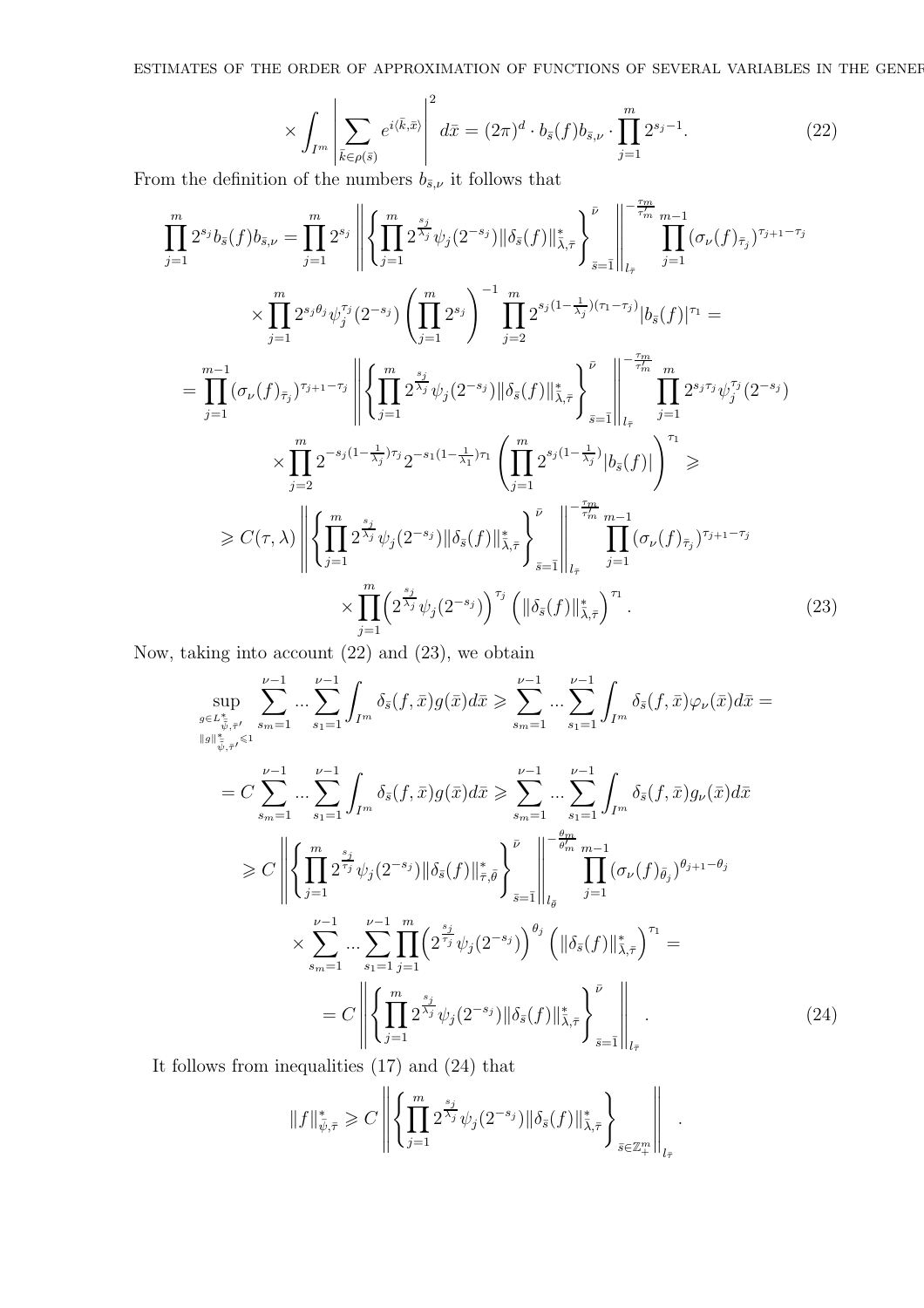The theorem is proved.

**Remark 2.** In the case  $\psi_j(t) = t^{\frac{1}{q_j}}$ ,  $\varphi_j(t) = t^{\frac{1}{p_j}}$ ,  $j = 1, \ldots, m$  Theorem 2 and Theorem *4 were proved in* [\[14\]](#page-16-15)*.*

**Theorem 5.** Let  $1 \le \theta_j < +\infty$ ,  $1 \le \tau_j < +\infty$ ,  $j = 1, ..., m$  and functions  $\varphi_j$ ,  $\psi_j$  satisfies *the conditions*  $1 < \alpha_{\psi_j} \leq \beta_{\psi_j} < \alpha_{\varphi_j} \leq \beta_{\varphi_j} < 2, j = 1, ..., m$  *and (13). 1)* If  $1 \leq \tau_j < \theta_j < +\infty$ ,  $j = 1, \ldots, m$ , then

$$
E_n^{\bar{\gamma}}(S_{X(\bar{\varphi}),\bar{\theta}}^{\bar{r}}B)_{\bar{\psi},\bar{\tau}} \leqslant C \left\| \left\{ \prod_{j=1}^m 2^{-s_jr_j} \mu_j(s_j) \right\}_{\bar{s} \in Y^m(\bar{\gamma},n)} \right\|_{\bar{\varepsilon}}
$$

,

*where*  $\bar{\varepsilon} = (\varepsilon_1, ..., \varepsilon_m), \varepsilon_j = \tau_j \beta_j', \frac{1}{\beta_j}$  $\frac{1}{\beta_j}+\frac{1}{\beta_j'}$  $\frac{1}{\beta_j'}=1, \ \beta_j=\frac{\theta_j}{\tau_j}$  $\frac{\sigma_j}{\tau_j}$  . *2)* If  $1 \le \theta_j \le \tau_j < +\infty$ ,  $j = 1, ..., m$ , then

$$
E_n^{\bar{\gamma}}(S_{X(\bar{\varphi}),\bar{\theta}}^{\bar{r}}B)_{\bar{\psi},\bar{\tau}} \leqslant C \sup \left\{ \prod_{j=1}^m 2^{-s_j r_j} \mu_j(s_j) : \quad \bar{s} \in \mathbb{Z}_+^m, \quad \langle \bar{s}, \bar{\gamma} \rangle \geqslant n \right\}.
$$

**Proof.** Let  $f \in S^{\bar{r}}_X$  $\bar{X}(\bar{\varphi})$ ,  $\bar{\theta}B$ . Then by Theorem 3 we obtain

$$
||f - S_n^{(\bar{\gamma})}(f)||_{\bar{\psi},\bar{\tau}}^* \leq C \left\| \left\{ \prod_{j=1}^m \mu_j(s_j) ||\delta_{\bar{s}}(f - S_n^{(\bar{\gamma})}(f))||_{X(\bar{\varphi})}^* \right\}_{\bar{s} \in \mathbb{Z}_+^m} \right\|_{l_{\bar{\tau}}}.
$$
 (25)

Since  $\delta_{\bar{s}}(f - S_n^{(\bar{\gamma})}(f)) = 0$ ,  $\bar{s} \notin Y^m(\bar{\gamma}, n)$  and  $\delta_{\bar{s}}(f - S_n^{(\bar{\gamma})}(f)) = \delta_{\bar{s}}(f)$ ,  $\bar{s} \in Y^m(\bar{\gamma}, n)$ , then from (25) we obtain

$$
\|f - S_n^{(\bar{\gamma})}(f)\|_{\bar{\psi},\bar{\tau}}^* \leqslant C(\theta, m) \left\| \left\{ \prod_{j=1}^m \mu_j(s_j) \|\delta_{\bar{s}}(f)\|_{X(\bar{\varphi})}^* \right\}_{\bar{s}\in Y^m(\bar{\gamma}, n)} \right\|_{l_{\bar{\tau}}}.
$$
 (26)

We put

$$
b_{\bar{s}}(n) = \prod_{j=1}^{m} \frac{\psi_j(2^{-s_j})}{\varphi_j(2^{-s_j})}, \quad ???? \quad \bar{s} \in Y^m(\bar{\gamma}, n),
$$

 $b_{\bar{s}}(n) = 0, \, \bar{s} \notin Y^m(\bar{\gamma}, n).$ 

We will prove item 1). Since  $1 \leq \tau_j < \theta_j < +\infty$ ,  $j = 1, \ldots, m$ , then applying Hölder's inequality with exponents  $\beta_j = \frac{\tau_j}{\theta_j}$  $\frac{\tau_j}{\theta_j}, \frac{1}{\beta_j}$  $\frac{1}{\beta_j}+\frac{1}{\beta_j'}$  $\frac{1}{\beta'_j} = 1, j = 1, ..., m$  we get

$$
\sigma_1(f,n) = \left\| \left\{ \prod_{j=1}^m \mu_j(s_j) \| \delta_{\bar{s}}(f) \|_{X(\bar{\varphi})}^* \right\}_{\bar{s} \in Y^m(\bar{\gamma},n)} \right\|_{l_{\bar{\tau}}} \leq C \left\| \left\{ b_{\bar{s}}(n) \right\}_{\bar{s} \in \mathbb{Z}_+^m} \right\|_{l_{\bar{\varepsilon}}},\tag{27}
$$

where  $\bar{\varepsilon} = (\varepsilon_1, ..., \varepsilon_m), \varepsilon_j = \tau_j \beta'_j, \quad j = 1, ..., m.$ 

Let us prove item 2). If  $\hat{\theta}_j \leq \tau_j \leq +\infty$ ,  $j = 1, ..., m$ , then according to Jensen's inequality (see [\[6,](#page-16-5) Ch. 3, Sec. 3]) we obtain

$$
\sigma_1(f, n) \le \|f\|_{S^{\bar{r}}_{X(\bar{\varphi}), \bar{\theta}} B} \sup_{\bar{s} \in Y^m(\bar{\gamma}, n)} \prod_{j=1}^m \mu_j(s_j) 2^{-s_j r_j}.
$$
\n(28)

Inequalities  $(26)$ – $(28)$  imply the statements of items 1) and 2) of Theorem 5.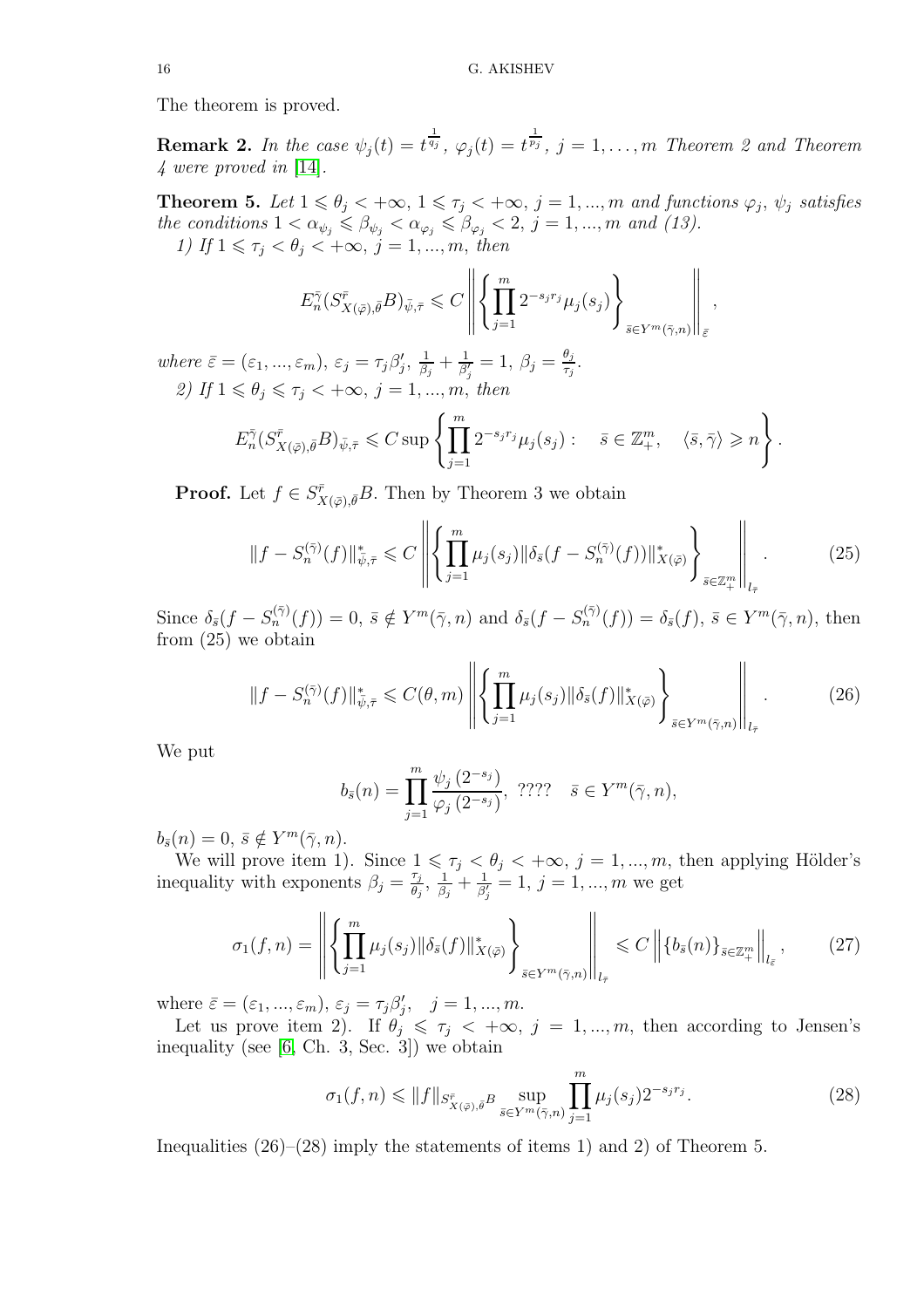**Remark 3.** In the case  $\varphi_j(t) = t^{1/p}$ ,  $p_j = \tau_j^{(1)} = p$  and  $\psi_j(t) = t^{1/q}$ ,  $q_j = \tau_j^{(2)} = q$ ,  $1 \leqslant \theta_j = \theta \leqslant \infty$  for  $j = 1, ..., m$  Theorem 5 implies the previously known results of *Ya.S. Bugrova, E.M. Galeeva, V.N. Temlyakov and A.S. Romanyuk (see, for example, the bibliography in* [\[11\]](#page-16-8)*,* [\[12\]](#page-16-9)*,* [\[22\]](#page-17-3)*).*

*Further, From Theorem 5 with*  $\varphi_j(t) = t^{1/p_j}, \psi_j(t) = t^{1/q_j}, 1 < p_j, q_j < \infty, j = 1, ..., m$ and  $\gamma'_j = \gamma_j = 1$  for  $j = 1, ..., \nu$  and  $\gamma'_j < \gamma_j$   $j = \nu + 1, ..., m$  follow Theorem 2 in [\[13\]](#page-16-10) *(* also see [\[14\]](#page-16-15)) and for  $1 \leq \gamma_j' \leq \gamma_j$  for  $j = 1, ..., m$ , Theorem 1 in [\[16\]](#page-16-16) *(see also* [\[18\]](#page-16-11)).

**Remark 4.** In the case  $X(\bar{\varphi}) = L^*_{\bar{\varphi}, \bar{\tau}}(\mathbb{T}^m)$  — the generalized Lorentz space, Theorem 4 *and Theorem 5 proved in* [\[25\]](#page-17-2)*.*

This work was supported by a grant Ministry of Education and Science of the Republic of Kazakhstan (Project AP 08855579).

### **REFERENCES**

- <span id="page-16-2"></span><span id="page-16-0"></span>[1] Krein S.G., Petunin Yu.I., Semenov E.M., Interpolation of linear operators, Moscow, 1978
- <span id="page-16-1"></span>[2] Stein E.M., Weiss G. Introduction to Fourier analysis on Euclidean spaces, Princeton, 1971
- <span id="page-16-3"></span>[3] Sharpley R. Space  $\Lambda_{\alpha}(X)$  and interpolation. J. Func. Anal., 11(4) (1972), 479–513.
- [4] Blozinski A.P. , Multivariate rearrangements and Banach function spaces with mixed norms, Trans. Amer. Math. Soc., 263(1) (1981), 146-167
- <span id="page-16-4"></span>[5] Nursultanov E. D. Interpolation theorems for anisotropic function spaces and their applications. Dokl. Akad. Nauk, 394(1) (2004), 22–25.
- <span id="page-16-5"></span>[6] Nikol'ski S. M., Approximation of classes of functions of several variables and embedding theorems, Moscow, 1977
- [7] Lizorkin P.I., Nikol'skii S. M., Spaces of functions of mixed smoothness from the decomposition point of view, Proc. Stekov Inst. Math., 187 (1989), 143–161.
- <span id="page-16-7"></span><span id="page-16-6"></span>[8] Amanov T.I, Spaces of differentiable functions with dominant mixed derivative, Alma-Ata, 1976
- [9] Tikhomirov V.M., Approximation theory, Itogy Nauki i Tekhniki : Sovrem. Probl. Math.: Fud. Naprav. VINITI, Moscow. 14 (1987), 103–270.
- [10] Schmeisser H.-J. Recent developments in the theory of function spaces with dominating mixed smoothness. Nonlinear Analysis, Function Spaces and Applications, Proceedings of the Spring School held in Prague, May 30-June 6, 2006, Vol. 8. Czech Academy of Sciences, Mathematical Institute, Praha, 2007. P. 145–204.
- <span id="page-16-8"></span>[11] Dinh Dung , Temlyakov V.N., Ullrich T. Hyperbolic cross approximation, arXiv: 1601. 03978v1[math.NA] 15 Jan. 2016. 154 p.
- <span id="page-16-10"></span><span id="page-16-9"></span>[12] Temlyakov V. Multivariate approximation. Cambridge University Press. 2018.
- <span id="page-16-15"></span>[13] Akishev G., Approximation of function classes in spaces with mixed norms, Mat. Sb., 197(8) (2006), 17–40.
- [14] Akishev G. On approximation of function classes in Lorentz spaces with anisotropic norm, Anal. Theory and Applic. 29(4) (2013), 358–372.
- [15] Akishev G. On the orders M–terms approximations of classes of functions of the symmetrical space, Mat. Zh., 14(4) (2014), 44–71.
- <span id="page-16-16"></span>[16] Bekmaganbetov K.A. On orders of approximationof the Besov class in the metric of anisotropic Lorentz spaces. Ufim. math. jour., 1(2) (2009), 9–16.
- [17] Bekmaganbetov K.A. and Nursultanov E.D. The method of multi-parameter interpolation and embedding theorems of Besov spaces  $B^{\vec{\alpha}}_{\vec{p}}$ . Anal. math., 24 (1998), 241-263.
- <span id="page-16-11"></span>[18] Bekmaganbetov K.A., Orazgaliev E.T. Bernstein-Nikol'skii inequalities and estimates of best approximation in anisotropic Lorentz spaces. Matem. zhur., 15(2) (2015), 32–41.
- <span id="page-16-12"></span>[19] Johansson H., Embedding of  $H_p^{\omega}$  in some Lorentz spases, Research Report University Umea, 6 (1975), 3-38
- <span id="page-16-13"></span>[20] Lapin S.V., Some embedding theorems for products of functions, Manuscript N 1036-80Dep, deposited at VINITI (1980) (Russian). 31 p.
- <span id="page-16-14"></span>[21] Sherstneva L.A., On the properties of best Lorentz approximations and certain embedding theorems. Izvestiya Vysshikh Uchebnykh Zavedenii. Matem., 10 (1987), 48-58.